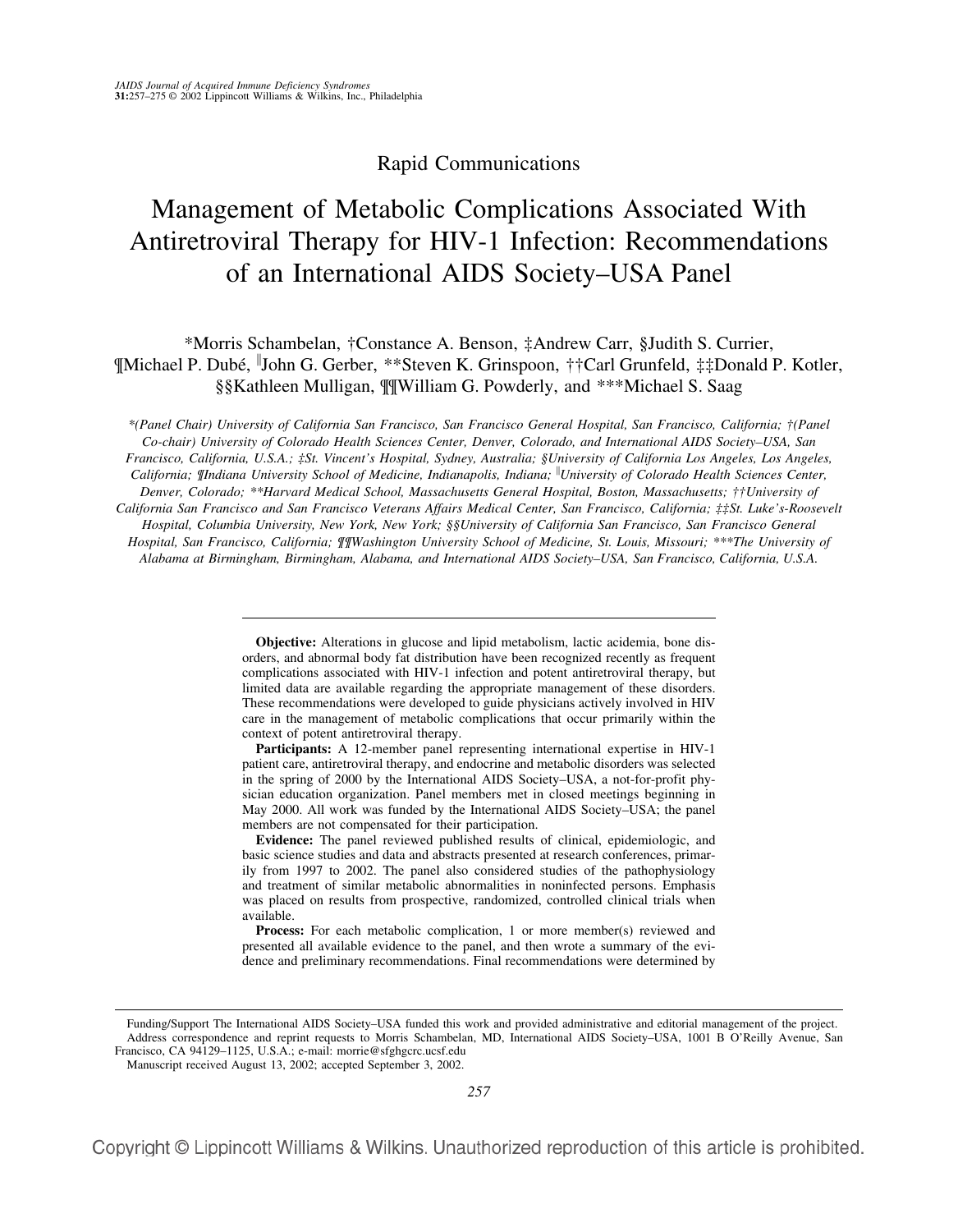full group consensus. The summaries were combined into a single working document and all panel members edited and approved all subsequent drafts.

**Conclusions:** Carefully controlled studies to determine the incidence, etiology, risk factors, and most appropriate treatments for metabolic complications in HIV-1 infection are urgently needed. In the absence of these data, and to prevent acute illness and mitigate long-term risks, the panel recommends routine assessment and monitoring of glucose and lipid levels and assessment and monitoring of lactic acidemia and bone abnormalities if clinical signs or symptoms are detected. With the exception of body fat distribution abnormalities, specific treatments for these complications are also recommended. Successful long-term antiretroviral therapy will require diligent monitoring and preemptive treatment of metabolic complications to optimize the riskbenefit ratio of antiretroviral therapies.

**Key Words:** HIV—Antiretroviral—Insulin resistance—Hyperlipidemia—Lipodystrophy—Lactic anemia—Osteoporosis—AIDS—Guidelines—Metabolic complications.

The availability of potent combination antiretroviral regimens has resulted in a dramatic reduction in HIV-1– associated morbidity and mortality in the developed world (1). However, the optimism generated by such treatment has been tempered by the recognition of an increasing array of adverse metabolic effects, including insulin resistance and glucose intolerance, dyslipidemia, changes in body fat distribution, lactic acidemia, and osteopenia (2–14). Although intensive investigation is in progress, the mechanisms underlying these abnormalities and their relationship to specific antiretroviral therapies remain unclear. For many patients, these adverse effects have had a substantial negative impact on quality of life, and have raised concerns about possible cardiovascular and other long-term risks that they may confer (15–17). Although there are no approved therapies for body fat abnormalities, reports of treatments that have reversed similar abnormalities in non-HIV-1–infected persons have led patients and clinicians to use unproven, and in some cases, potentially deleterious, therapies.

In light of these concerns, there is a pressing need for appropriate guidelines for the assessment and management of these metabolic complications, as there is for updated antiretroviral therapy recommendations (18). The International AIDS Society–USA selected and convened a panel of clinicians and investigators experienced in HIV-1 patient care, antiretroviral therapy, and endocrine and metabolic disorders, to comprehensively review and evaluate relevant published and unpublished clinical and basic science data (including original articles, national and international research conference abstracts and presentations, and review articles), and to develop recommendations for the clinical management of these metabolic complications based on the published evidence and the expert opinion of the panel members. The recommendations were developed by group consensus, with particular emphasis accorded to results from prospective, randomized, controlled clinical trials in HIV-1–infected individuals, when available. The panel also considered data from trials in progress, information from laboratory-based investigations, and extrapolations from studies of the pathophysiology and treatment of metabolic abnormalities in non-HIV-1–infected individuals. Although recommendations regarding diagnostic assessment, monitoring, and treatment interventions for each disorder are provided, in many instances precise algorithms for treatment of specific conditions are not included, as available data from controlled clinical trials are not sufficient to provide a definitive approach in this patient population.

# **INSULIN RESISTANCE AND ABNORMAL GLUCOSE HOMEOSTASIS**

#### **Background**

Insulin resistance, impaired glucose tolerance, and frank diabetes mellitus were uncommon in HIV-1– infected individuals prior to the availability of potent antiretroviral therapy. When identified, frank hyperglycemia and diabetes mellitus were most often associated with specific medications (eg, pentamidine or megestrol acetate) or known predisposing factors (19,20). Although fasting glucose levels remain normal in most patients receiving potent antiretroviral therapy, up to 40% of patients on a protease inhibitor-containing regimen will have impaired glucose tolerance (21) due to significant insulin resistance (4,22).

The proportion of HIV-1–infected patients with insulin resistance that will develop fasting hyperglycemia and diabetes mellitus is unknown. Patients with traditional risk factors for type 2 diabetes mellitus and who are taking protease inhibitors may be at particularly high risk (23). Insulin resistance in non–HIV-1–infected individuals is associated with increased risk of cardiovascular complications due to effects on thrombosis, lipid metabolism, blood pressure regulation, and direct vascular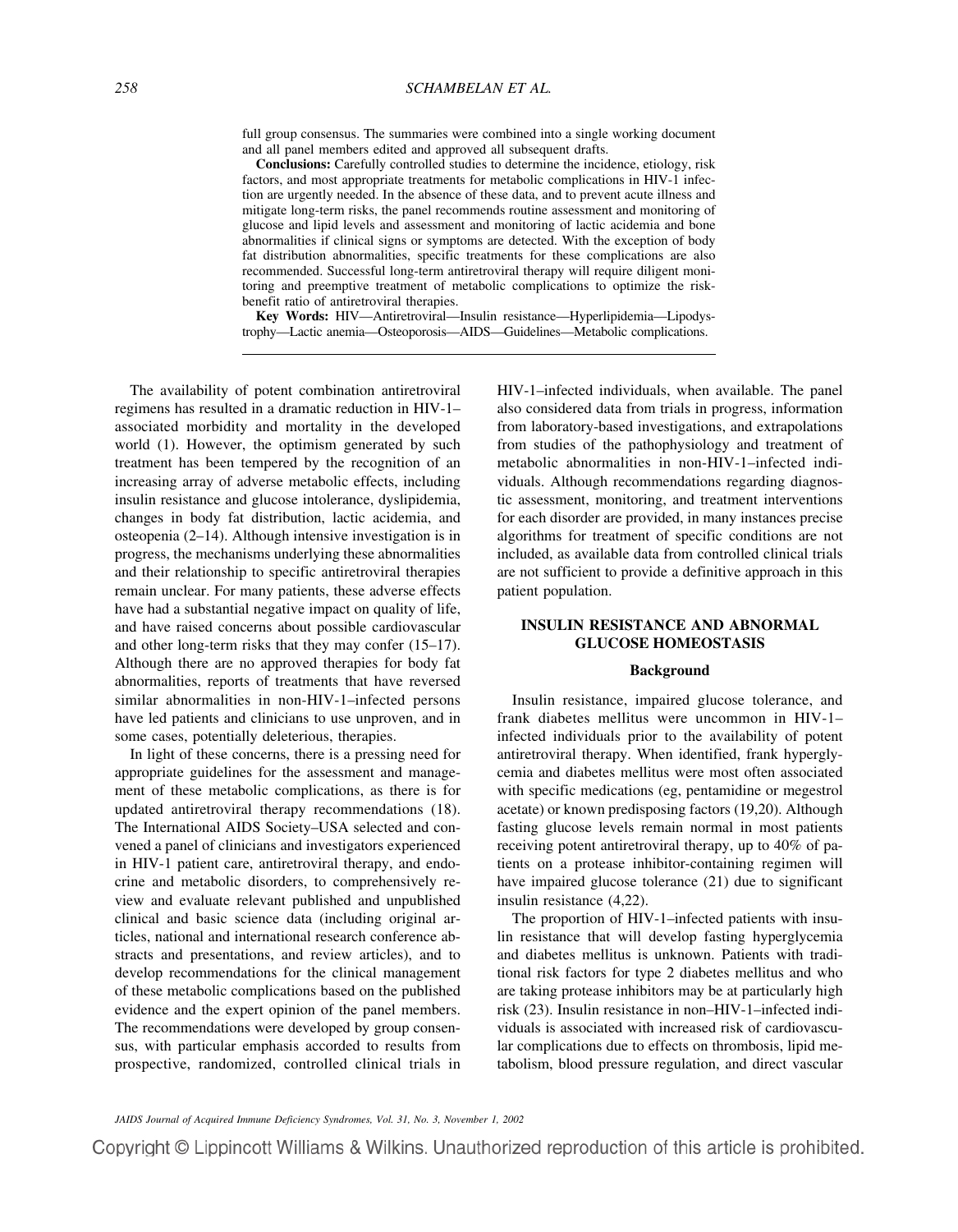effects (24–26). Whether similar risk is associated with drug-induced insulin resistance in HIV-1–infected individuals remains to be established.

Insulin resistance is characterized by the reduced ability of insulin to inhibit hepatic gluconeogenesis and to increase muscle uptake of glucose. The pathophysiologic basis of insulin resistance in patients on potent antiretroviral therapy is unknown. Potential mechanisms include direct effects of antiretroviral drugs that impair cellular glucose uptake (27), or indirect mechanisms related to body fat changes, including central obesity and/or peripheral lipoatrophy (21,22,28). Protease inhibitors may have an early direct effect, inducing insulin resistance independent of changes in body composition (5,23). Inhibition of glucose transport mediated by GLUT-4, the predominant transporter involved in insulin-stimulated cellular uptake of glucose in humans, appears to contribute to protease inhibitor-associated insulin resistance (27). Indinavir may also induce insulin resistance by inhibiting peroxisome proliferatoractivated receptor gamma (PPAR- $\gamma$ ) expression via decreasing sterol regulatory element binding protein-1 (SREBP-1) (29,30). Whether all protease inhibitors induce such changes remains uncertain. One study demonstrated that 4 weeks of indinavir monotherapy in healthy volunteers was associated with the development of insulin resistance without changes in visceral fat (23). Similarly, 8 weeks of indinavir-based therapy in HIV-1– infected subjects was associated with insulin resistance (31), but 8 weeks of amprenavir-based therapy was not (32). Indinavir has also been shown to induce insulin resistance after a single dose (33), consistent with the GLUT-4 hypothesis. However, comparative clinical studies regarding association of the different protease inhibitors with insulin resistance are lacking. As in HIV-1–uninfected patients, increased visceral fat and loss of extremity fat in patients with HIV-1 infection may be associated with insulin resistance (34). In addition, nRTI use is associated with increased lipolysis, which may further contribute to insulin resistance (35,36).

#### **Recommendations for Assessment and Monitoring**

Institution of protease inhibitor therapy may induce new or accelerate preexisting abnormalities in glucose tolerance. Fasting glucose should be assessed before and during treatment (3–6 months after starting and annually thereafter) with potent antiretroviral therapy that includes a protease inhibitor. Oral administration of 75 g of glucose may help to identify patients with impaired glucose tolerance, particularly those with risk factors for type 2 diabetes mellitus and/or severe body fat changes.

Diabetes mellitus (fasting blood glucose  $\geq$ 126 mg/dL [7.0 mmol/L] or a glucose level  $\geq$ 200 mg/dL [11.1] mmol/L] 2 hours after oral administration of glucose) and impaired glucose tolerance (glucose level  $\geq 140$ mg/dL [7.8 mmol/L] 2 hours after oral glucose) are defined as for HIV-1–uninfected individuals.

# **Treatment**

Studies identifying optimal treatment of fasting hyperglycemia associated with insulin resistance or glucose intolerance in HIV-1–infected patients have not been completed. Treatment recommendations of the panel are based on expert opinion and extrapolation from data in patients without HIV-1 infection.

Consideration should be given to avoiding use of a protease inhibitor-based regimen as initial therapy, or to substituting alternatives to protease inhibitors if possible in patients with preexisting abnormalities of glucose metabolism or with first-degree relatives with diabetes mellitus. Substitution of the protease inhibitor component of a regimen with nevirapine (37), efavirenz (38), or abacavir (39) has been associated with short-term improvements in insulin resistance and may be considered in this setting.

For patients with persistent fasting hyperglycemia, established guidelines for treating diabetes mellitus in the general population should be followed (40). A healthy, balanced diet and regular exercise are recommended for all patients, and are particularly important for those with impaired glucose tolerance to prevent development of diabetes mellitus. Similarly, weight loss is recommended for overweight subjects with impaired glucose tolerance or insulin resistance, or who are at higher risk for the development of diabetes mellitus. When drug therapy is required, consideration should be given to using insulinsensitizing agents, such as metformin or a thiazolidinedione. Studies in small numbers of HIV-1–infected patients using metformin suggest potential benefits in reducing insulin levels, waist circumference, blood pressure, and cardiovascular risk (41,42). The thiazolidinediones increase insulin sensitivity in both non-HIV-1– infected and HIV-1–infected patients with insulin resistance and evidence of lipodystrophy (43,44). Oral hypoglycemic agents and insulin may also be appropriate for patients with more severe degrees of fasting hyperglycemia, although oral sulfonylureas, meglitinides, and related hypoglycemic agents may be of less benefit in HIV-1–infected patients with insulin resistance and may induce hypoglycemia. Insufficient evidence exists to recommend drug treatment of HIV-1–infected patients with evidence of insulin resistance who have normal fasting glucose levels.

*JAIDS Journal of Acquired Immune Deficiency Syndromes, Vol. 31, No. 3, November 1, 2002*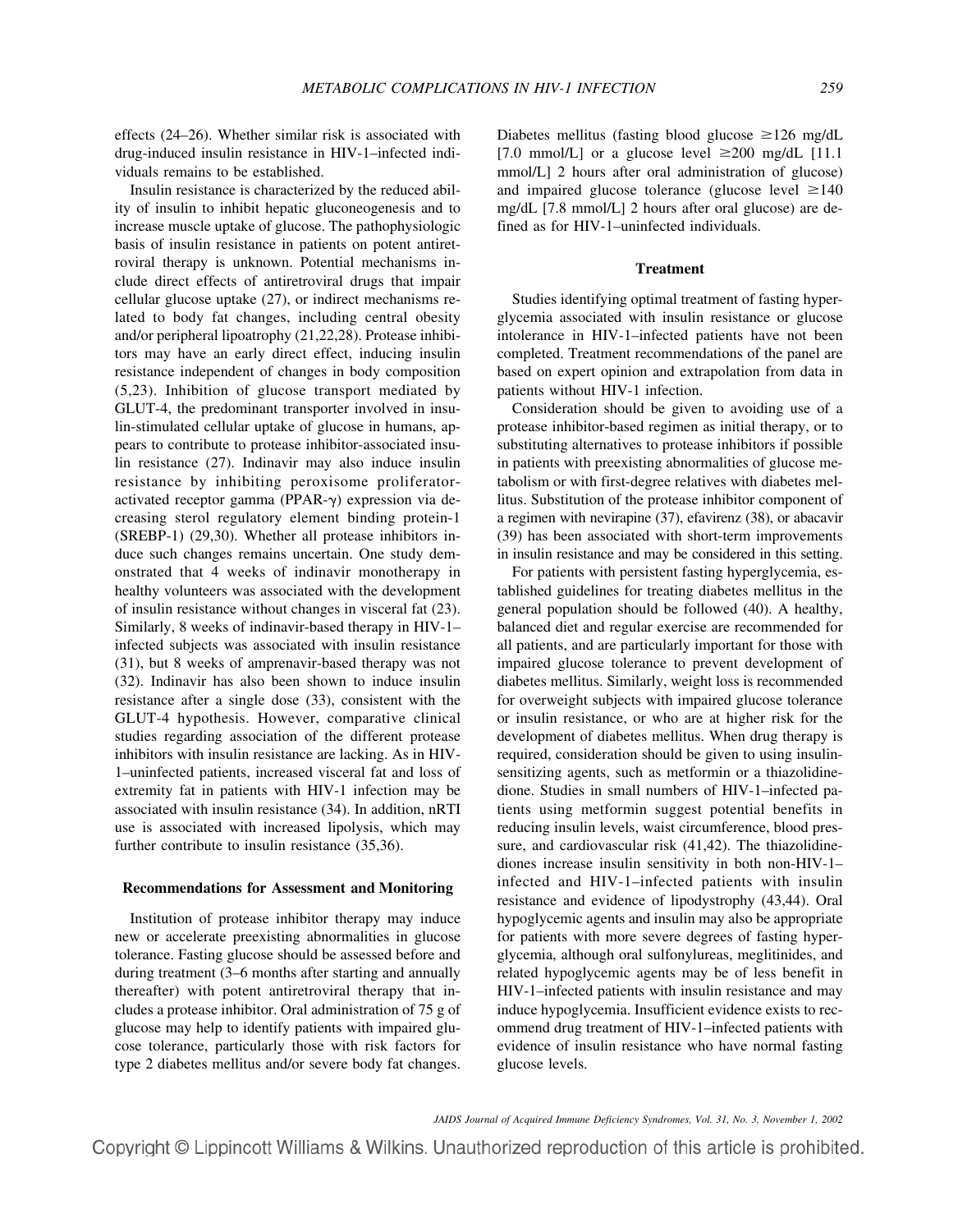Careful monitoring for potential adverse effects, such as hepatic dysfunction (thiazolidinediones) and lactic acidemia (metformin), is recommended after initiation of these drugs. Clinicians should inform patients about the typical symptoms of hepatic dysfunction and lactic acidemia. Liver enzymes should be monitored every 2 months for the first 12 months of thiazolidinedione treatment. Plasma lactate levels should be measured if new symptoms suggesting lactic acidemia develop during metformin treatment. Patients with significant preexisting liver disease (aspartate aminotransferase or alanine aminotransferase >2.5 times the upper limit of normal [ULN]) should not take thiazolidinediones. Patients with serum creatinine above the ULN for their age or lactic acidemia (venous lactate levels >2.0 times the ULN) should not take metformin. Other considerations with respect to possible drug-drug interactions with antiretroviral agents are reviewed in Table 1.

# **LIPID AND LIPOPROTEIN METABOLISM ABNORMALITIES**

# **Background**

Multiple abnormalities in lipid metabolism were reported in HIV-1–infected patients prior to the current treatment era. These included decreased levels of highdensity lipoprotein (HDL) cholesterol (45–49), lowdensity lipoprotein (LDL) cholesterol, and apolipoprotein B (45–47,50,51), and increased triglyceride levels due to increased levels of very low-density lipoprotein (45–47). In general, reported reductions in LDL cholesterol levels were of lesser magnitude than those in HDL cholesterol, resulting in a proatherogenic profile. Patients with high triglyceride and low HDL cholesterol levels have an increased prevalence of LDL-B cholesterol or small dense LDL cholesterol (52), the most atherogenic form of LDL cholesterol. Lipoproteins in HIV-1 infection also have increased platelet-activating factor (PAF) acetyl hydrolase, which is proatherogenic (53).

In the current treatment era, the use of protease inhibitors has been associated with marked elevations in triglyceride levels and increases in LDL cholesterol to levels similar to or above those observed in HIV-1– uninfected individuals, depending on the protease inhibitor used (2,3,5,7,8,54–63). Newer protease inhibitors may have less of an effect on levels of triglycerides or LDL cholesterol (64), but may also be less efficacious. Specific protease inhibitors differ in their effects on plasma triglyceride and cholesterol levels. Ritonavir has the most robust effect  $(8,57,62,63,65–67)$  and can induce hypertriglyceridemia after only 2 weeks of administration in HIV-1–seronegative subjects (7). In contrast, indinavir has minimal effects on lipid levels after 4 weeks of administration to HIV-1–seronegative subjects (23). Lopinavir/ritonavir increased triglyceride and cholesterol levels to a greater degree than nelfinavir in one randomized clinical trial (68). Use of amprenavir with abacavir and lamivudine led to a 30% increase in total cholesterol and directly measured LDL cholesterol (32). Most studies, with one exception (55), have found no change in HDL cholesterol levels associated with prote-

**TABLE 1.** *Studied and potential drug interactions between oral hypoglycemic and lipid-lowering drugs when used concomitantly with antiretroviral drugs*

| Drug/drug<br>class          | Metabolism<br>pathway(s)               | Potential drug interaction(s)                                                                                                                                                                                                                                 |
|-----------------------------|----------------------------------------|---------------------------------------------------------------------------------------------------------------------------------------------------------------------------------------------------------------------------------------------------------------|
| Rosiglitazone*              | CYP <sub>2C8</sub>                     | Ritonavir, nelfinavir induce CYP 2C9; may have a similar effect on CYP 2C8 and therefore reduce<br>rosiglitazone exposure.                                                                                                                                    |
| Pioglitazone*               | CYP 2C8, 3A4                           | PIs or NNRTIs that inhibit or induce CYP 3A4 may alter pioglitazone concentrations.                                                                                                                                                                           |
| Sulfonylureas*              | CYP <sub>2C9</sub>                     | Ritonavir, nelfinavir induce CYP 2C9; may reduce the concentrations of selected sulfonylureas.                                                                                                                                                                |
| Repaglinidine*              | CYP <sub>3</sub> A <sub>4</sub>        | PIs or NNRTIs that inhibit or induce CYP 3A4 may adversely affect repaglinidine concentrations and<br>effect.                                                                                                                                                 |
| Fibric acid<br>derivatives* | Hepatic<br>glucuronidation             | Ritonavir, nelfinavir induce glucuronidation; may reduce fibrate concentrations.                                                                                                                                                                              |
| Simvastatin<br>Lovastatin   | CYP <sub>3</sub> A <sub>4</sub>        | Ritonavir/saquinavir increased plasma exposure of simvastatin 30-fold (205). Concomitant use of PIs and<br>simvastatin or lovastatin is contraindicated.                                                                                                      |
| Pravastatin                 | Intestinal, hepatic<br>glucuronidation | Ritonavir/saquinavir decreased pravastatin exposure by 50%, (205); low dose ritonavir (100 mg bid), and<br>indinavir, amprenavir, saquinavir are unlikely to substantively affect pravastatin exposure (206).                                                 |
| Atorvastatin                | CYP 3A4 (active<br>metabolites)        | Ritonavir/saquinavir increased atorvastatin plasma exposure by 343% (205); decreased active metabolite<br>exposure, resulting in overall 74% increase in total active atorvastatin exposure (205) (similar<br>interaction demonstrated with nelfinavir (207). |

\* No drug interaction studies have been performed with these agents and antiretroviral PI or NNRTI drugs. Potential interactions suggested are based on extrapolation from in vitro studies delineating the mode of metabolism of oral hypoglycemic and antilipid drugs and the known effect of PIs and NNRTIs on these metabolizing enzymes.

CYP, cytochrome P450 isoenzyme; NNRTI, nonnucleoside reverse transcriptase inhibitor; PI, protease inhibitor; bid, twice daily.

*JAIDS Journal of Acquired Immune Deficiency Syndromes, Vol. 31, No. 3, November 1, 2002*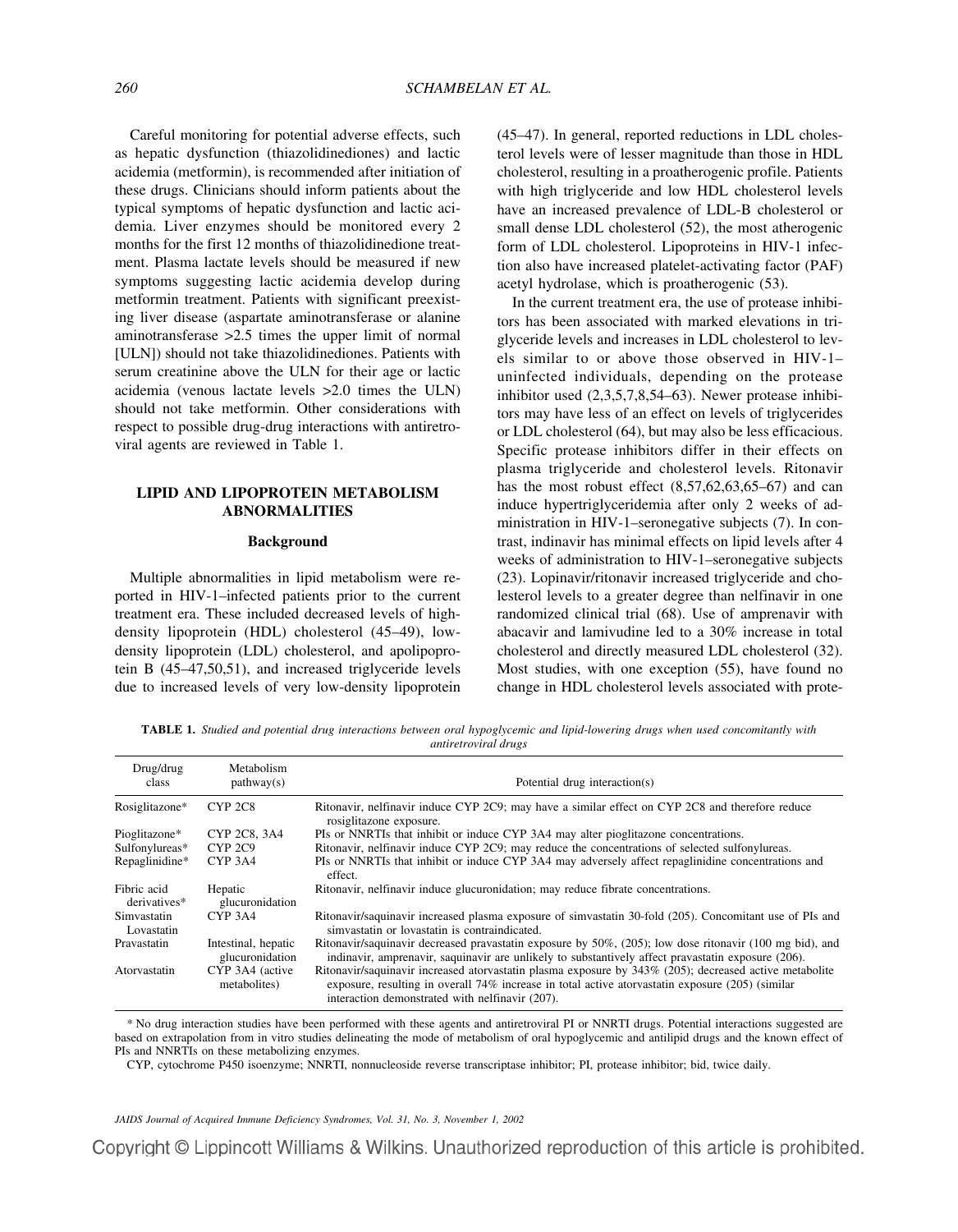ase inhibitor therapy. The increase in PAF acetyl hydrolase is also not reversed by protease inhibitor therapy (53). Thus, the proatherogenic profile of lipoproteins is not improved, and worsens slightly, with protease inhibitor therapy.

The mechanisms that induce lipid abnormalities associated with potent antiretroviral therapies remain elusive. One recent study found no association between nucleoside reverse transcriptase inhibitors (nRTIs) and hyperlipidemia (69). Data for nonnucleoside reverse transcriptase inhibitors (NNRTIs) continue to evolve. Nevirapine increases HDL and LDL cholesterol (70); hypertriglyceridemia in some patients receiving protease inhibitors is rapidly reversed by switching to nevirapine (37,71–76). The effects of efavirenz are contradictory, as numerous studies report conflicting results following initiation of or switching to efavirenz, with increases or no change in cholesterol levels and differing data as to the degree to which increases in total cholesterol are due to LDL or HDL cholesterol fractions. Reported changes in triglyceride levels are even more variable (38,69,77,78). However, an increase in HDL cholesterol level has been observed after initiation of efavirenz, and after a switch to efavirenz where it was measured (79,80).

Genetic susceptibility may greatly influence the risk for development of drug-, HIV-1-, or fat distributioninduced changes in lipid or lipoprotein levels. HIV-1– infected patients who are heterozygous or homozygous for the apolipoprotein E-2 genotype have higher triglyceride levels (81,82), and may have more dramatic changes in cholesterol and triglyceride levels when receiving protease inhibitor therapy (59,83,84).

#### **Recommendations for Assessment and Monitoring**

As with abnormalities of glucose homeostasis, few studies have been completed to guide the optimal monitoring and treatment of lipid abnormalities in HIV-1– infected individuals. Based on available data, a fasting lipid panel, consisting of triglyceride and total, HDL, and LDL cholesterol levels, should be obtained prior to the initiation of or a switch to a new potent antiretroviral therapy, and repeated 3 to 6 months after starting or switching therapy and at least annually for those who remain on combination antiretroviral therapy. LDL cholesterol levels (in mg/dL) can be calculated using Friedewald's equation: calculated LDL cholesterol  $=$  total cholesterol – HDL cholesterol – triglycerides/5 (85). (In Système International units, the calculation is: total cholesterol −HDL cholesterol −triglycerides/2.18.) If the triglyceride levels are greater than 400 mg/dL (4.5

mmol/L), Friedewald's equation is not reliable and a direct LDL cholesterol measurement should be obtained. If direct LDL cholesterol measurement is not possible, non-HDL cholesterol levels of 30 mg/dL (0.8 mmol/L) greater than those listed for LDL cholesterol can be used to determine if intervention is needed. More frequent monitoring is advised (see below) if lipid values are abnormal or if interventions are planned.

At present, it is unknown whether the lipid elevations associated with HIV-1 infection and antiretroviral therapy carry the same cardiovascular risk as in HIV-1– uninfected populations. Evaluations of short- and longterm outcomes associated with metabolic abnormalities in HIV-1–infected patients are in progress. Until such data are available, alterations in the lipid profile need to be considered in the context of other cardiovascular risk factors such as age, gender, smoking status, presence of diabetes, family history, hypertension, and, among women, menopausal status. The decision to intervene in a patient with HIV-1 infection and abnormal lipid levels should be based on the prognosis of their HIV disease and the overall assessment of their cardiovascular risk (86). The recently updated National Cholesterol Education Program (NCEP) III guidelines serve as a framework for identifying patients whose LDL cholesterol level and total cardiovascular risk require hypolipidemic intervention (Table 2) (87). For hypertriglyceridemic patients, non-HDL cholesterol can serve as the therapeutic target (see footnote to Table 2). (For more information on NCEP III see: http://www.nhlbi.nih. gov/guidelines/cholesterol/index.htm.) In addition, an overall assessment of cardiovascular risk using nomograms developed from Framingham data may help to individualize interventions when they are warranted (88).

Since the Framingham risk equations use total cholesterol and HDL cholesterol, they can be used in significantly hypertriglyceridemic patients in whom a calculated value of LDL cholesterol cannot be obtained. (The Framingham risk equations and the NCEP III risk calculator are available at http://hin.nhlbi.nih. gov/atpiii/calculator.asp.)

#### **Treatment**

Randomized clinical trials that establish optimal treatment of hyperlipidemia associated with antiretroviral therapy in HIV-1–infected patients have not been completed. The following recommendations are based on preliminary data from small pilot studies, observational data from cohort studies, extrapolation from data in HIV-1–uninfected patients, and expert opinion of panel members.

*JAIDS Journal of Acquired Immune Deficiency Syndromes, Vol. 31, No. 3, November 1, 2002*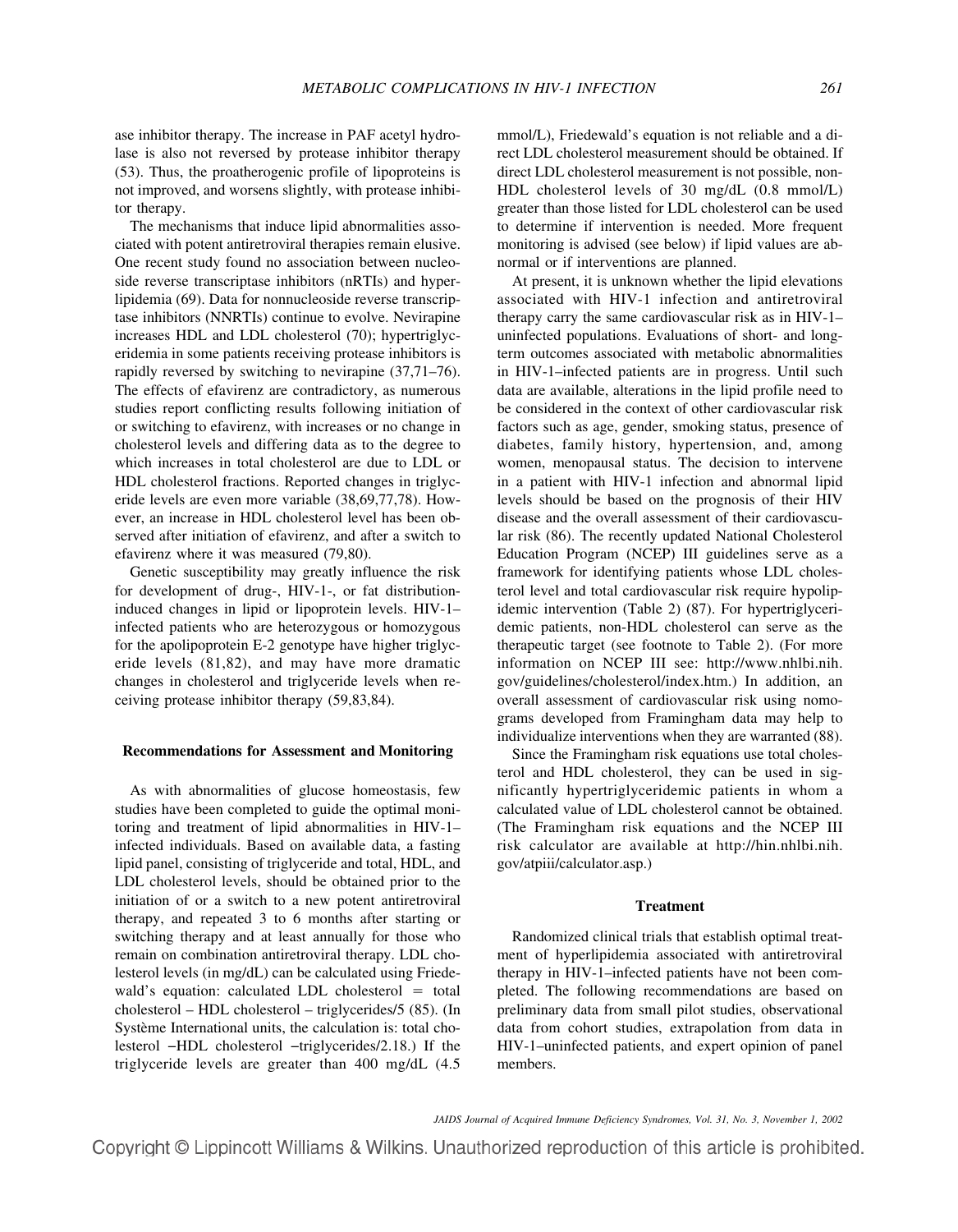| <b>Risk Category</b>                                                                                                                 | Initiate therapeutic<br>lifestyle changes†      | Consider drug<br>therapy                                                                                                                                       | LDL cholesterol<br>goal          | Non-HDL<br>cholesterol goal      |  |
|--------------------------------------------------------------------------------------------------------------------------------------|-------------------------------------------------|----------------------------------------------------------------------------------------------------------------------------------------------------------------|----------------------------------|----------------------------------|--|
| With CHD or CHD risk equivalent (10-year risk)<br>>20%, noncoronary atheroslerotic vascular<br>disease, or type 2 diabetes mellitus) | $\geq$ 100 mg/dL<br>$(\geq 2.6 \text{ mmol/L})$ | $\geq$ 130 mg/dL<br>$(\geq 3.4 \text{ mmol/L})$<br>$100 - 129$ mg/dL<br>$(2.6-3.3 \text{ mmol/L})$ :<br>therapy optional                                       | $<$ 100 mg/dL<br>$(<2.6$ mmol/L) | $<$ 130 mg/dL<br>$(<3.4$ mmol/L) |  |
| 2 or more risk factors (10-year risk $\leq 20\%$ ) $\ddagger$                                                                        | $\geq$ 130 mg/dL<br>$(\geq 3.4 \text{ mmol/L})$ | 10-year risk of $10-20\%$ :<br>$\geq$ 130 mg/dL<br>$(\geq 3.4 \text{ mmol/L})$<br>10-year risk of $<10\%$ :<br>$\geq$ 160 mg/dL<br>$(\geq 4.1 \text{ mmol/L})$ | $<$ 130 mg/dL<br>$(<3.4$ mmol/L) | $<$ 160 mg/dL<br>$(<4.1$ mmol/L) |  |
| 0 or 1 risk factor $\ddagger$                                                                                                        | $\geq$ 160 mg/dL<br>$(\geq 4.1 \text{ mmol/L})$ | $\geq$ 190 mg/dL<br>$(\geq 4.9 \text{ mmol/L})$<br>160–189 mg/dL<br>${4.1-4.9 \text{ mmol/L}}$ :<br>therapy optional                                           | $<$ 160 mg/dL<br>$(<4.1$ mmol/L) | $<$ 190 mg/dL<br>$(<4.9$ mmol/L) |  |

**TABLE 2.** *Summary of National Cholesterol Education Program treatment recommendations based on LDL cholesterol\**

\* For patients with high triglyceride levels in whom LDL cholesterol cannot be measured, non-HDL cholesterol level (total cholesterol − HDL cholesterol) may be used as an approximation if 30 mg/dL (0.8 mmol/L) is added to the LDL cholesterol threshold. For those with triglyceride levels above 200 mg/dL (2.3 mmol/L), the non-HDL cholesterol level is considered a secondary target of therapy and the goals of therapy are as indicated under the heading of non-HDL cholesterol goal.

‡ Risk factors include cigarette smoking; hypertension (blood pressure ≥140/90 mm Hg or taking antihypertension drugs); HDL cholesterol level below 40 mg/dL (1.0 mmol/L); family history of premature CHD (in first-degree male relatives <55 years and first-degree female relatives <65 years); age (>45 years for men and >55 years for women). Risk factor equivalent: diabetes. If HDL cholesterol is over 60 mg/dL (1.6 mmol/L), subtract 1 risk factor from the total.

† Therapeutic lifestyle changes refer to reducing saturated fat and cholesterol intake; enhancing the reduction in LDL cholesterol level by the use of plant stanols/sterols and increased soluble fiber; weight reduction; and increased physical activity.

CHD, coronary heart disease; HDL, high-density lipoprotein; LDL, low-density lipoprotein; VLDL, very low-density lipoprotein.

Adapted in part from Executive Summary of the Third Report of the National Cholesterol Education Program (NCEP) Expert Panel on Detection, Evaluation, and Treatment of High Blood Cholesterol in Adults (Adult Treatment Panel III). *JAMA* 2001;285:2486–97 (87).

#### *Modification of Antiretroviral Therapy*

For patients with preexisting cardiovascular risk factors, hyperlipidemia, or a family history of a lipid disorder, consideration should be given to initiating or switching to protease inhibitor-sparing antiretroviral regimens, as numerous studies have documented either lower risk or reversal of increased cholesterol or triglyceride levels with the use of triple nRTI regimens or those containing nRTIs and NNRTIs, particularly nevirapine (37,39,71, 72,75,89–94). However, when options are limited, antiretroviral drugs that may lead to lipid elevations should not be withheld for fear of further exacerbating lipid disorders.

# *Diet*

In the absence of results from randomized, controlled clinical trials evaluating specific dietary interventions in HIV-1–infected patients with lipid disorders, the panel recommends following NCEP dietary guidelines for lowering cholesterol in adults. For patients without known coronary artery disease, therapeutic lifestyle changes are the initially recommended intervention. These include dietary restriction of total fat to 25% to 35% of total caloric intake, saturated fat to less than 7% of total calories, dietary cholesterol to less than 200 mg per day, use of plant sterols (2 gm/d), increased intake of viscous (soluble) fiber  $(10-25 \text{ gm/d})$ , weight reduction when indicated, and increased physical activity or exercise (87). Recent data also support the use, in hypercholesterolemic patients, of a Mediterranean diet (low saturated fat but without a severe restriction of monounsaturated or omega-3 polyunsaturated fat, replacing some of the complex carbohydrates with monounsaturated fatty acids) (95).

Lifestyle changes recommended for treatment of isolated hypertriglyceridemia, in addition to reduced fat intake, weight loss, and exercise, include reduction in alcohol intake. Patients with persistent high-grade hypertriglyceridemia (>1000 mg/dL [11.3 mmol/L]) may benefit from a very low-fat diet, even if they are not overweight.

#### *Use of Lipid-Lowering Agents*

Lipid-lowering agents should be considered for treatment of isolated or severe hypertriglyceridemia and/or elevated LDL and total cholesterol levels that do not respond to modification of antiretroviral therapy or therapeutic lifestyle changes, or for patients in whom such modifications are not appropriate.

*JAIDS Journal of Acquired Immune Deficiency Syndromes, Vol. 31, No. 3, November 1, 2002*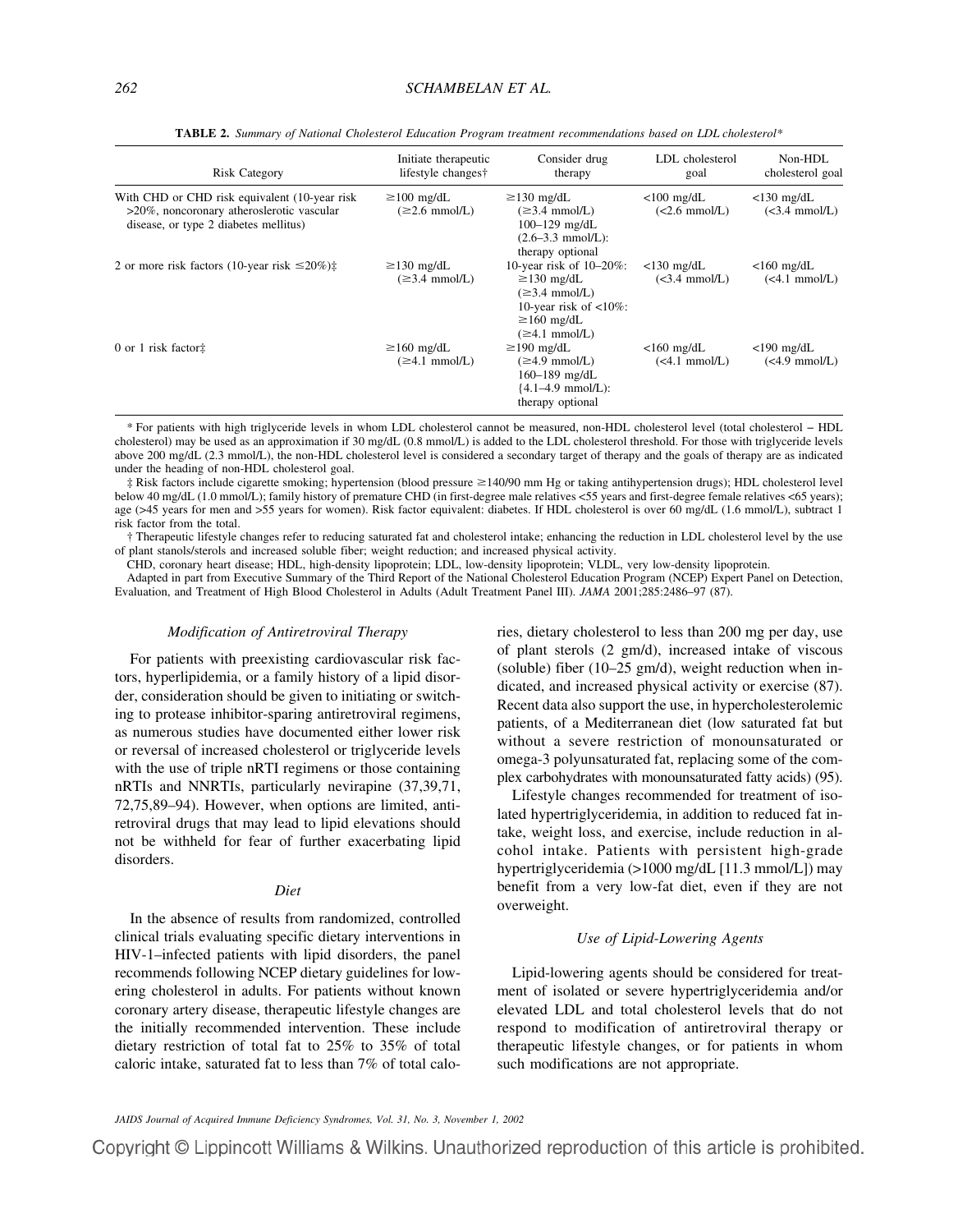Triglyceride levels greater than 1000 mg/dL (11.3 mmol/L) are generally associated with an increased risk of pancreatitis (96). The threshold suggested for intervention is 500 mg/dL (5.6 mmol/L) (87). A change in diet alone can markedly improve elevated triglyceride levels, but is unlikely to return them to normal (66,97– 99). Fibric acid analogues reduce triglyceride levels in HIV-1–infected patients on protease inhibitors (66) and are the preferred initial therapy. There are presently 2 fibric acid derivatives, gemfibrozil and fenofibrate, that are approved by the US Food and Drug Administration, and at present there is no reason to favor one over another.

The HMG-CoA reductase inhibitors (statins) have been shown to reduce total and LDL cholesterol levels in HIV-1–infected patients on protease inhibitors (66,100). Based on data from drug interaction studies (Table 1), pravastatin and atorvastatin are the preferred agents for use in HIV-1–infected patients on potent antiretroviral therapies who require therapy for cholesterol elevations. A low starting dose should be employed (20 mg of pravastatin or 10 mg of atorvastatin once daily) followed by cautious dose escalation tailored to treatment response.

Although both the statins and fibric acid analogs have been shown to reduce cholesterol and triglyceride levels in HIV-1–infected patients, they frequently do not restore levels to normal (66,97–100). These 2 classes of drugs work by different mechanisms and may have synergistic activity. However, both classes of drugs can cause rhabdomyolysis. If combination therapy with a fibric acid derivative and a statin is anticipated in the setting of hypertriglyceridemia accompanied by LDL cholesterol elevation, therapy should begin with a statin, followed by the addition of the fibric acid derivative after month 4 if the response is suboptimal. The prescribing information cautions that combined therapy with statins and fibric acid analogues should be used only when the benefits outweigh the risks; hence it is logical to assess the maximal effect of one class of drugs before starting the second. The long-term effects of lipid-lowering agents and their impact on cardiovascular outcomes when used for treatment of antiretroviral therapyassociated elevations of blood lipids are unknown.

# **BODY FAT DISTRIBUTION ABNORMALITIES**

#### **Background**

A number of cohort studies have documented, through patient self-report and/or clinician observation, a variety of body fat distribution abnormalities in HIV-1–infected patients receiving potent antiretroviral therapies, including buffalo hump, central and visceral fat accumulation,

facial and limb fat atrophy, and lipomatosis (101–104). Recent large surveys have yielded prevalence estimates of such body fat distribution abnormalities in the range of 40% to 50% (101–103). The variance in prevalence estimates likely stems from the use of different diagnostic criteria, as well as differences in demographic factors, HIV-1 treatment practices, and disparities between patient and physician assessments (71,104).

Although several early cross-sectional studies suggested fat distribution abnormalities were associated with protease inhibitor use (2,6), other studies provided clear evidence that these could occur in protease inhibitor-naive subjects (9,13,105–107). Specific roles for each class of drugs have not been defined, but an association between lipoatrophy and nRTIs (10,108–110), possibly accelerated in the presence of a protease inhibitor (11), has been suggested. Current data do not support a role for NNRTIs in the development of these abnormalities (11).

A number of host factors, in addition to type and duration of antiretroviral drug exposure, have been associated with fat distribution abnormalities. These include older age, baseline body mass index or change in body mass index, duration of HIV-1 infection, effectiveness of viral suppression, baseline degree of immunodeficiency and subsequent immune restoration with therapy, and white race (11,102,104,111–113). Gender-based differences in presentation have been reported, with women more likely to develop fat accumulation and men fat loss (111–114); these findings may reflect differences in baseline body composition, however. Although older age is a consistently reported risk factor, body fat changes occur naturally with aging and body fat distribution abnormalities have also been reported in HIV-1–infected children (115).

The underlying mechanisms and specific site(s) of dysregulation accounting for the morphologic abnormalities have not been identified. It has been suggested that nRTI-associated inhibition of DNA polymerase- $\gamma$ , which is required for mitochondrial DNA replication, may trigger events that result in fat distribution abnormalities (116,117). Although mitochondrial damage is a recognized complication of nRTI therapy, a causal role in the development of metabolic or fat distribution abnormalities has not been demonstrated. In contrast, in vitro studies of protease inhibitors suggest that they might affect preadipocyte differentiation (29).

# **Recommendations for Assessment and Monitoring**

The cross-sectional imaging techniques of computed tomography (CT) and magnetic resonance imaging

*JAIDS Journal of Acquired Immune Deficiency Syndromes, Vol. 31, No. 3, November 1, 2002*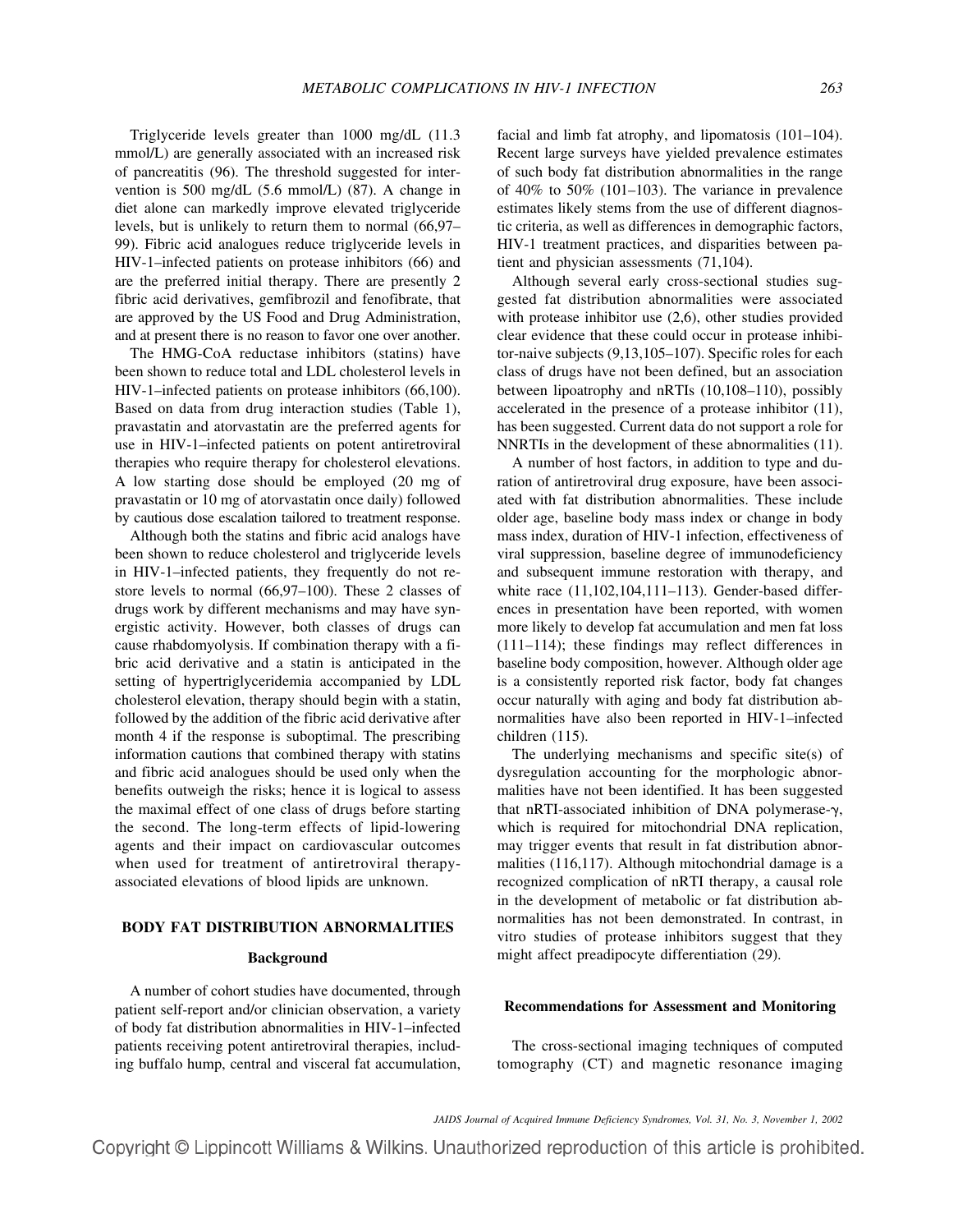(MRI) are the criterion (gold standard) methods for the assessment of body fat distribution. Their ability to differentiate tissues on the basis of density makes them ideal measures for 3-dimensional reconstruction. CT and MRI measurements have been validated against measurements in cadavers (118), and each other (119). Single-slice measurements correlate strongly with whole-body measurements for both subcutaneous adipose tissue (SAT) and visceral adipose tissue (VAT) (107,119,120), and are much less labor-intensive to analyze.

There are several limitations to the use of crosssectional techniques, however, most notably their expense and limited availability. CT scanning also entails substantial radiation exposure. Very few studies have reported the results of whole-body studies; more commonly the results of single-slice measurements are reported. Data are usually expressed as the absolute values of SAT or VAT in  $cm<sup>2</sup>$ , though sometimes the ratios VAT/TAT (total adipose tissue) or VAT/SAT are used. There are relatively few data in normal control subjects, so it is difficult to classify individual patients as having normal or abnormal fat distribution. Body fat distribution in healthy individuals is affected by age, gender, race, and total fat content. In addition, a substantial proportion of the "normal" population may have excess VAT, with associated metabolic abnormalities. Although SAT depletion is commonly observed in patients thought to have lipodystrophy, it also is a key characteristic of malnutrition, especially in women (121,122). Finally, the subcompartments of SAT and VAT are not homogeneous, and partition based only upon 3-dimensional localization might be overly simplistic. Thus, further development of these techniques is in order.

Anthropometric estimates of both VAT and SAT have been published, though more emphasis has been placed on the prediction of VAT, and the major applications have involved epidemiologic studies. Anthropometric measurements such as the waist-to-hip ratio have been repeatedly shown to correlate with health outcomes (123). The major advantages of anthropometry are its safety, portability, and low cost. The lack of specificity of changes in the waist-to-hip ratio limits its use as a clinical tool (124–132). Waist circumference alone, as well as sagittal diameter, are more sensitive and specific measures than waist-to-hip ratio (120,128–130,133). Although the measurements are standardized, they require considerable training and retraining for the results to be reproducible. In addition, only gross cutoffs are available for assigning subjects as normal or abnormal, and no published data allow translation of waist circumference to VAT.

Bioelectrical impedance analysis (BIA) estimates whole body composition, though attempts have been made to modify the measurement for regional purposes. To date, methods to use BIA for regional body composition have not been validated against criterion methods, and thus cannot be recommended for this purpose.

DEXA is suitable for examining appendicular fat, which is comprised almost entirely of SAT. Estimation of visceral fat is more difficult since changes in VAT and SAT independently affect trunk fat. The observed lack of change in trunk fat reported in early studies using DEXA may have been due to divergent changes in VAT and truncal SAT. A major finding in HIV-1–infected men and women with fat distribution abnormalities has been a loss of appendicular fat, without equivalent loss, or with gain, of truncal fat (2,105,108).

Theoretically, ultrasound is a better technique than DEXA since it can accurately separate adipose and lean compartments and allow 3-dimensional measurements. The depth of specific adipose tissue compartments can be measured, including those on the face, an area that has not been measured with cross-sectional imaging to date. However, its application to HIV infection has been very limited (134).

Thus, although a variety of methods have been applied to the measurement of body fat distribution in HIV-1– infected persons, at this time no technique has demonstrated sufficient sensitivity, specificity, or predictive value to be recommended for routine clinical assessment and monitoring of body fat distribution changes. This recommendation may change once evidence of the accuracy of a particular technique emerges or if recommendations for therapies based upon altered fat distribution are developed. For example, measurement of waist circumference, which can be done easily and inexpensively in a clinical setting, has been included among the cardiovascular risk assessments recommended in the recent NCEP III guidelines. Many of the other measures are quite useful in clinical investigations, especially in epidemiologic and intervention studies.

# **Treatment**

There is no consensus as to whether it is appropriate to treat fat distribution abnormalities in the absence of other metabolic complications. Regional fat accumulation has been associated with headaches, difficulty breathing, and interference with exercise and sleep. Obvious facial and extremity wasting can represent a

*JAIDS Journal of Acquired Immune Deficiency Syndromes, Vol. 31, No. 3, November 1, 2002*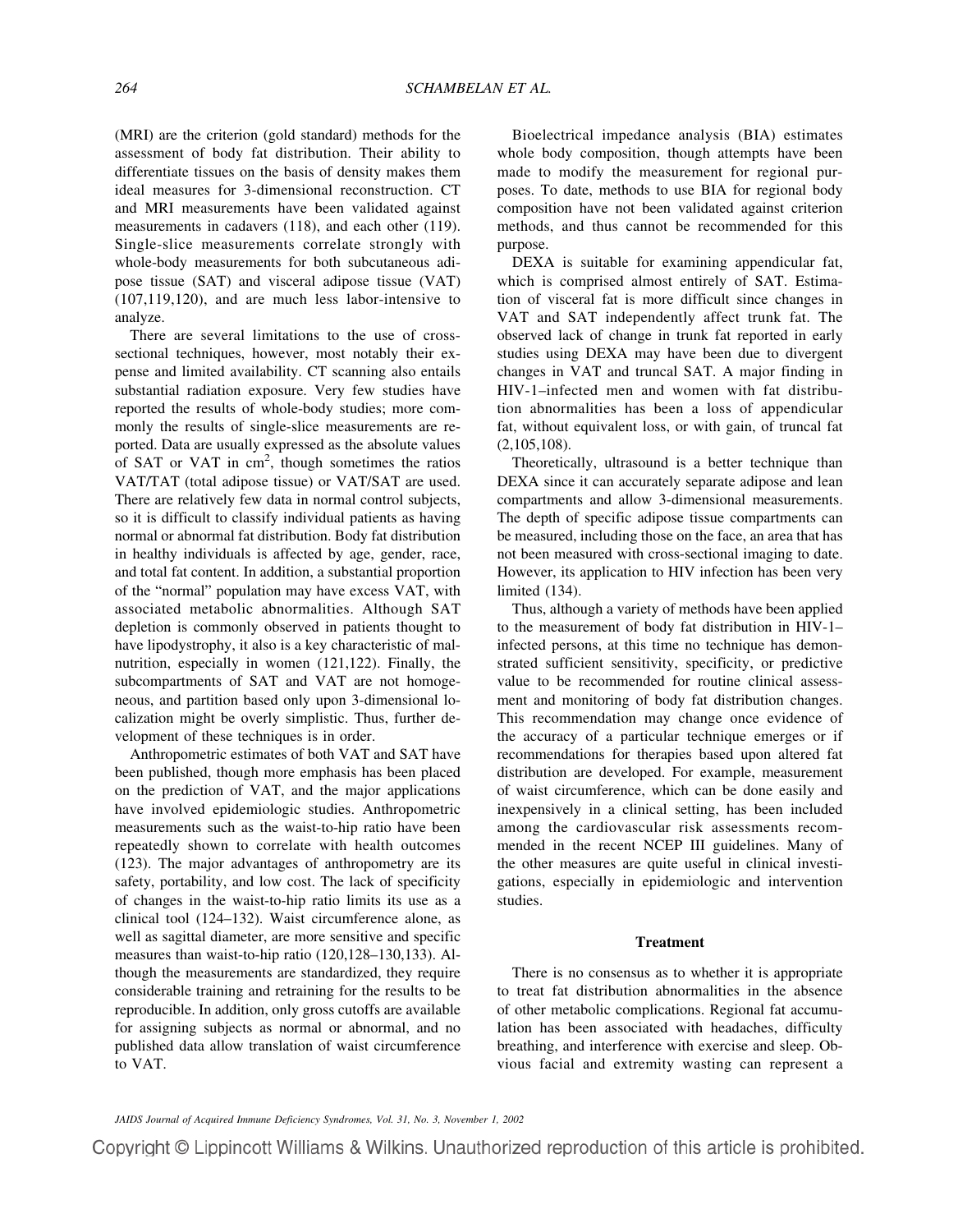form of involuntary disclosure of HIV-1 status. Many patients are troubled by these changes to an extent that adherence to otherwise effective antiretroviral regimens may be threatened and unproven or deleterious treatments attempted. There are no proven or approved therapies for fat distribution abnormalities, although a number are under investigation (see Table 3). Because there is considerable etiologic and phenotypic diversity in fat distribution abnormalities, it is extremely unlikely that a single therapeutic approach will apply in all cases. Therefore, if the decision is made to intervene, it is crucial to identify the specific objectives of treatment (eg, general or regional fat loss, or peripheral fat gain) and associated metabolic factors (such as insulin resistance, hyperlipidemia, lactic acidemia, hypogonadism, or liver disease) that may require treatment or contraindicate certain therapeutic approaches. The potential direct and ancillary benefits and contraindications for each therapy under investigation are listed in Table 3.

## *Modification of Antiretroviral Therapy*

Studies using objective measurements have not demonstrated consistent reversal of central fat accumulation abnormalities with discontinuation of or substitution for protease inhibitor therapy (37,38,71). Thus, for individuals with isolated fat accumulation, this approach is not recommended. For patients in whom lipoatrophy is the primary complaint, data from preliminary results of randomized studies suggest that withdrawal of stavudine and substitution with abacavir or zidovudine is associated with statistically significant but clinically modest increases in peripheral fat, measured by DEXA, and maintenance of virologic control (135–137). However, in an earlier study in which stavudine was removed and no

| Intervention                                                                                   | Potential<br>benefits for<br>fat distribution         | Ancillary<br>benefit                                                                                                            | Potential<br>risks                                                                                                                  | Comment                                                                                                                                                       |
|------------------------------------------------------------------------------------------------|-------------------------------------------------------|---------------------------------------------------------------------------------------------------------------------------------|-------------------------------------------------------------------------------------------------------------------------------------|---------------------------------------------------------------------------------------------------------------------------------------------------------------|
| Hypocaloric diet<br>Exercise                                                                   | $\downarrow$ VAT<br>$\downarrow$ VAT                  | $\downarrow$ TG, cholesterol $\downarrow$ IR?<br>$\downarrow$ TG, $\uparrow$ LDL-C, $\downarrow$ IR,<br>↑ HDL-C, ↑ bone density | $\downarrow$ SAT<br>$\downarrow$ SAT                                                                                                | Indicated with BMI >27<br>Aerobic vs. PRT?                                                                                                                    |
| Insulin sensitizers<br>Metformin                                                               | $\downarrow$ VAT?                                     | $\downarrow$ IR, $\downarrow$ TG                                                                                                | $\downarrow$ SAT, weight, lactic acidemia,<br>transient diarrhea; $\downarrow$ in VAT<br>nonsignificant and modest<br>with low dose | Start low (500 mg bid)                                                                                                                                        |
| Thiazolidinediones                                                                             | $\downarrow$ VAT. $\uparrow$ SAT<br>with troglitazone | $\downarrow$ IR                                                                                                                 | Hepatic toxicity (troglitazone);<br>TG, cholesterol in one<br>study of rosiglitazone in<br>HIV+ subjects                            | Limited data with rosiglitazone<br>and pioglitazone in HIV+<br>subjects show no evidence of<br>hepatotoxicity but inconsistent<br>effects on fat distribution |
| Growth hormone                                                                                 | $\downarrow$ VAT                                      | $\uparrow$ HDL-C                                                                                                                | $\downarrow$ SAT, $\uparrow$ IR, diabetes, joint<br>stiffness, fluid accumulation<br>in extremities with<br>pharmacologic doses     | Reverses with therapy<br>discontinuation, optimal dose<br>unknown                                                                                             |
| Testosterone<br>(physiologic)                                                                  | $\downarrow$ VAT                                      | Improved well-being;<br>protein anabolic effect                                                                                 | None                                                                                                                                | Only for male hypogonadism;<br>not recommended for women                                                                                                      |
| Testosterone<br>(supraphysiologic)                                                             | No data                                               | Improved well-being;<br>protein anabolic effect                                                                                 | $\downarrow$ HDL-C, mood changes,<br>hypogonadism                                                                                   | Not recommended for women                                                                                                                                     |
| Synthetic<br>testosterone<br>derivatives                                                       | No data                                               | Improved well-being;<br>protein anabolic effect                                                                                 | $\downarrow$ HDL-C, mood changes,<br>hypogonadism                                                                                   | No data                                                                                                                                                       |
| Switch antiretroviral<br>therapy: protease<br>inhibitor $\rightarrow$ no<br>protease inhibitor | Few data, $\downarrow$ VAT<br>in one study            | Metabolic improvements                                                                                                          | Loss of virologic control                                                                                                           | No improvement in SAT;<br>randomized, prospective<br>studies required                                                                                         |
| Switch nRTIs                                                                                   | $\uparrow$ SAT with<br>stavudine<br>discontinuation   | Metabolic improvements?                                                                                                         | Loss of virologic control if no<br>agent is substituted                                                                             | Improvements in SAT are<br>modest; longer follow-up may<br>be needed                                                                                          |
| Plastic surgery                                                                                | Cosmetic;<br>functional<br>improvements?              | Improved quality of life?<br>functional improvement,<br>improved adherence?                                                     | Surgical risks                                                                                                                      | Recurrence                                                                                                                                                    |

|  | TABLE 3. Effects of interventions evaluated for treatment of body fat changes |  |  |  |  |
|--|-------------------------------------------------------------------------------|--|--|--|--|
|  |                                                                               |  |  |  |  |

BMI, body mass index; HDL-C, high-density lipoprotein cholesterol; IR, insulin resistance; nRTI, nucleoside reverse transcriptase inhibitor; PRT, progressive resistance training; SAT, subcutaneous adipose tissue; TG, triglyceride; VAT, visceral adipose tissue; ↑, an increase in value or measurement;  $\downarrow$ , a decrease in value or measurement.

*JAIDS Journal of Acquired Immune Deficiency Syndromes, Vol. 31, No. 3, November 1, 2002*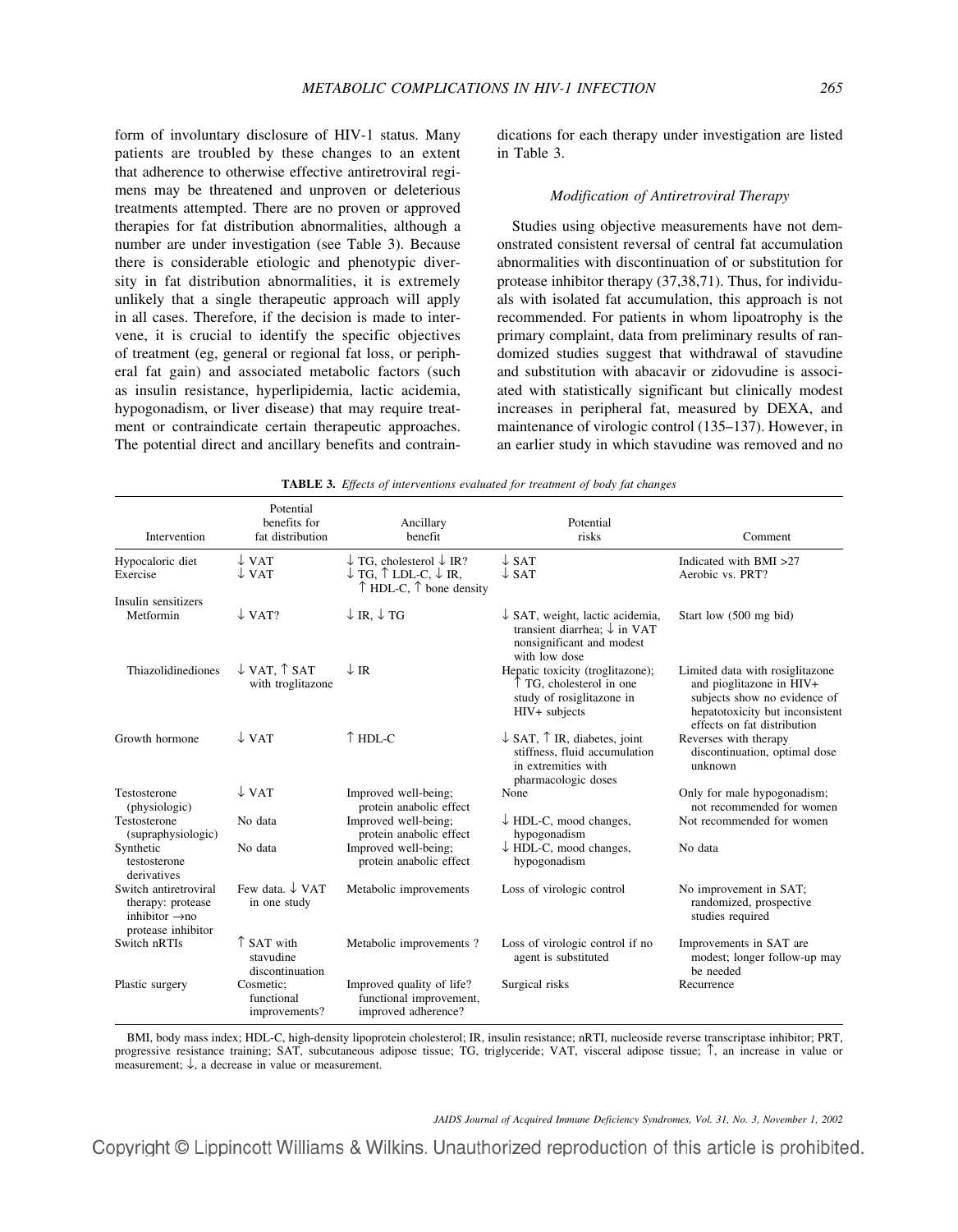antiretroviral substituted, virologic failure occurred in the majority of patients (138).

#### *Exercise*

Both aerobic (139) and resistance (140–143) exercise have considerable potential as nonpharmacologic interventions and should be encouraged for HIV-1–infected individuals with central or generalized fat accumulation. Moderate exercise is well tolerated in patients with HIV-1 infection (140,144) and does not increase viral load (145). In a small study of resistance exercise training in HIV-1–infected patients who complained of increased abdominal girth, there was a significant decline in total fat, measured by DEXA, and the majority of fat loss occurred in the truncal region (141). Another report showed that resistance exercise increased lean body mass without changing fat mass and reduced triglyceride levels without changing total LDL or HDL cholesterol in HIV-1–seropositive men on antiretroviral therapy (142).

# *Diet*

There are no data to support a role for specialized dietary components or supplements in HIV-1–infected patients with fat distribution abnormalities in the absence of other metabolic abnormalities or a general requirement for weight reduction. Patients with HIV-1 infection should avoid diets that result in rapid weight loss, which can accelerate lean tissue loss (146–148). Overall, it would be prudent to focus dietary interventions primarily on reducing total energy content by reducing intake of saturated fat, simple carbohydrates, and alcohol, while maintaining protein and micronutrient intake.

#### *Growth Hormone*

Administration of pharmacologic doses of growth hormone (GH; 6 mg/d [approximately 10 times the physiologic replacement dose]) to patients with central fat accumulation (primarily buffalo hump and abdominal obesity) has resulted in both subjective and objective improvements in body composition (149–151). Studies using objective measurements of central fat or VAT have demonstrated consistent declines with GH treatment at lower but still pharmacologic doses (152–154). However, pharmacologic GH may at least transiently exacerbate insulin resistance and produce persistent alterations in glucose homeostasis (153–155). Because GH secretion may be reduced in patients with visceral adiposity (156), physiologic doses of GH are being studied. Importantly, the improvements noted with GH therapy have

been shown to consistently reverse following discontinuation (153). Although GH appears to be effective in reducing excess central fat, it should not be used for patients with impaired glucose tolerance or whose primary complaint is lipoatrophy. The optimal therapeutic and maintenance doses have not been identified, and potential adverse effects (glucose intolerance, insulin resistance, arthralgias, fluid accumulation in the extremities) do not warrant a recommendation for its general use at this time.

# *Testosterone*

Decreased testosterone levels are associated with visceral obesity (157) and insulin resistance in nondiabetic (158), obese (159), and HIV-1–infected men (160). Replacement doses of testosterone in men with visceral obesity have been associated with decreases in visceral fat and improvements in insulin sensitivity (161–164). These results suggest that testosterone replacement in hypogonadal HIV-1–infected men with increased abdominal girth may be of benefit. However, to date no studies have been reported that evaluate the efficacy or safety of either physiologic or pharmacologic testosterone or synthetic testosterone derivatives in HIV-1– infected individuals with fat distribution abnormalities. Therefore, androgen therapy cannot be recommended for this purpose.

# *Thiazolidinediones*

In vitro stimulation of PPAR- $\gamma$  by thiazolidinediones can increase adipogenesis, suggesting that these agents may be able to reverse subcutaneous fat loss. Indeed, troglitazone increased subcutaneous fat and reduced visceral fat in patients with type 2 diabetes mellitus (165,166) and in those with various syndromes of genetic and acquired lipodystrophy (43). If subcutaneous fat cells in HIV-1–infected individuals with lipoatrophy can respond similarly, then thiazolidinediones may have a unique role in treating patients with lipoatrophy. Troglitazone has been removed from the market in the United States because of hepatic toxicity, but rosiglitazone and pioglitazone are available. Preliminary studies using these agents in HIV-infected patients with abnormal fat distribution have not produced consistent evidence of improvement in central or peripheral fat (44, 167,168), and in one study triglyceride and cholesterol levels increased in patients randomized to receive rosiglitazone (167). Larger trials are under way. On the basis of currently available data, these drugs cannot be recommended to treat fat distribution abnormalities.

*JAIDS Journal of Acquired Immune Deficiency Syndromes, Vol. 31, No. 3, November 1, 2002*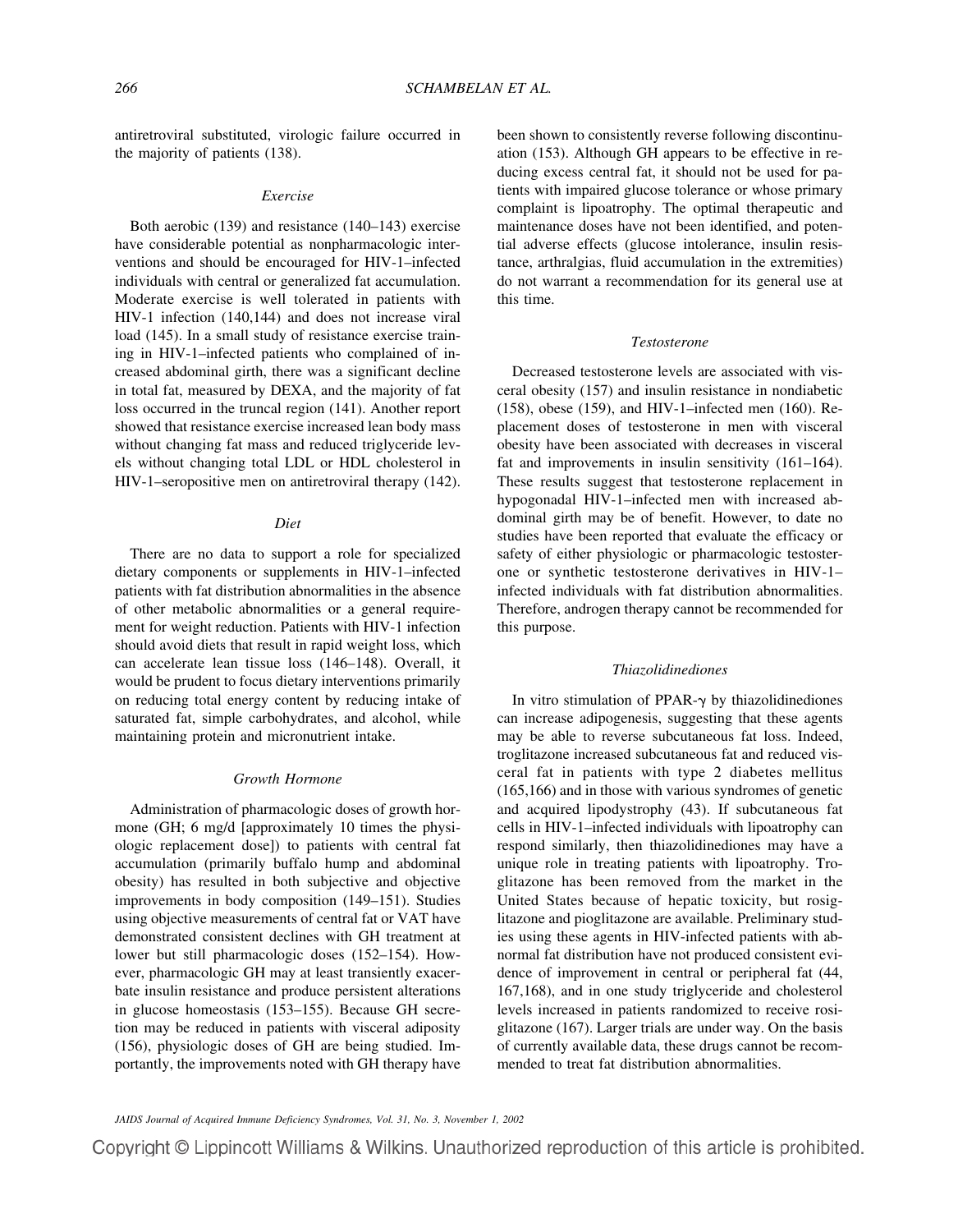# *Metformin*

Two randomized studies of metformin in HIV-1– infected patients with evidence of insulin resistance and central fat accumulation demonstrated improvements in glucose tolerance, reductions in insulin and triglyceride levels, decreased weight and some evidence of decreased VAT (measured by CT scanning) compared with untreated controls (41,42), and decreased diastolic blood pressure, plasminogen activator inhibitor-1 and tissuetype plasminogen activator levels (41,169). These studies suggest that metformin may be effective in patients with central fat accumulation and glucose intolerance or insulin resistance, and for these reasons may be a preferred modality when treatment of the latter is necessary. The contraindications for metformin use are discussed above.

#### **LACTIC ACIDEMIA**

#### **Background**

Lactic acidosis is defined as an elevated venous lactate level (>18 mg/dL [2 mmol/L]) and low arterial pH (<7.30) (170). Lactic acidemia is defined as an elevated venous lactate level and normal arterial pH. Since measurement of arterial pH was not performed in most of the relevant studies in HIV-1–infected individuals, the term lactic acidemia will be used in this discussion.

The primary clinical features of severe lactic acidemia are fatigue, weight loss, nausea, abdominal pain, dyspnea, and cardiac dysrhythmias (109,171–175). The onset is acute or subacute [a median of 4 months in 1 series (109)]. Features of hepatic dysfunction are common and can include tender hepatomegaly, peripheral edema, ascites, and encephalopathy, but jaundice is rare. Modest elevations in liver enzymes are common. Hepatic steatosis is frequently observed on imaging and biopsy, with necrosis noted in more fulminant cases. Features of chronic liver disease have not been described. Patients with low-level lactic acidemia (18–45 mg/dL [2–5] mmol/L]) may have milder constitutional and hepatic abnormalities, but are often asymptomatic (109).

Lactic acidemia with no or mild symptoms was detected in 8% to 21% of patients receiving at least 1 nRTI, versus 0% to 1% of patients receiving no antiretroviral therapy (109,176–178). Symptomatic lactic acidemia is less common (occurring in about 1.5%–2.5%). The incidence in 2 prospective studies was estimated to be 0.4 to 0.8 per 100-patient-years-of-observation in adults. Mild acidemia does not appear to predict more severe acidemia. There are no firm data regarding differences by

gender, race, or age. A recent report of fatal lactic acidemia in 2 pregnant women receiving stavudine and didanosine therapy throughout pregnancy suggests that pregnant women may be at higher risk (179).

Cases of severe lactic acidemia have been described in association with all nRTIs, particularly if treatment duration is longer than 6 months (109,176,180). The DNA polymerase- $\gamma$  hypothesis of nRTI toxicity suggests that intracellular drug penetration and metabolism to the triphosphate form, tissue polymorphisms in mitochondrial  $DNA$  polymerase- $\gamma$ , and tissue-specific dependence on mitochondrial function determine organ susceptibility to nRTI-associated toxicity leading to lactic acidemia. In moderate and severe lactic acidemia, the target organ is thought to be the liver (181), because of the associated biochemical, clinical, and pathologic evidence of hepatic dysfunction. It is unclear, however, whether milder lactic acidemia represents an increase in lactate production from one or more organs and/or decreased degradation. Several studies have found associations between lactic acidemia and other toxicities such as peripheral lipoatrophy, sensory neuropathy, and osteopenia (180,182– 185). The risk may be increased with ribavirin when used to treat concomitant hepatitis C virus infection (186). The most important alternative diagnoses to consider in patients with lactic acidemia are sepsis, dehydration, pancreatitis, and acute liver failure from other causes (e.g., hepatitis B or C virus infections, or other antiretroviral hepatitis caused by direct protease inhibitor or NNRTI effect or as part of a hypersensitivity reaction) (187).

#### **Recommendations for Assessment and Monitoring**

Care is required with sample collection and processing of lactate specimens to avoid falsely elevated readings. Patients should be advised not to undertake vigorous exercise for 24 hours beforehand and should be well hydrated at the time of blood collection. Blood should be collected without fist clenching or prolonged tourniquet application into a pre-chilled, gray-top (fluoride-oxalate) tube, transported immediately on ice to the laboratory, and processed within 4 hours of collection (188). An elevated lactate level should always be confirmed by repeat measurement. A confirmed lactate level above 45 mg/dL (5 mmol/L) in the presence of related new symptoms and signs, or above 90 mg/dL (10 mmol/L) regardless of the clinical presentation, should be used to establish the diagnosis of nRTI-associated lactic acidemia (170). Measurement of arterial pH confirms the presence of acidosis, but this may not be necessary in many instances.

*JAIDS Journal of Acquired Immune Deficiency Syndromes, Vol. 31, No. 3, November 1, 2002*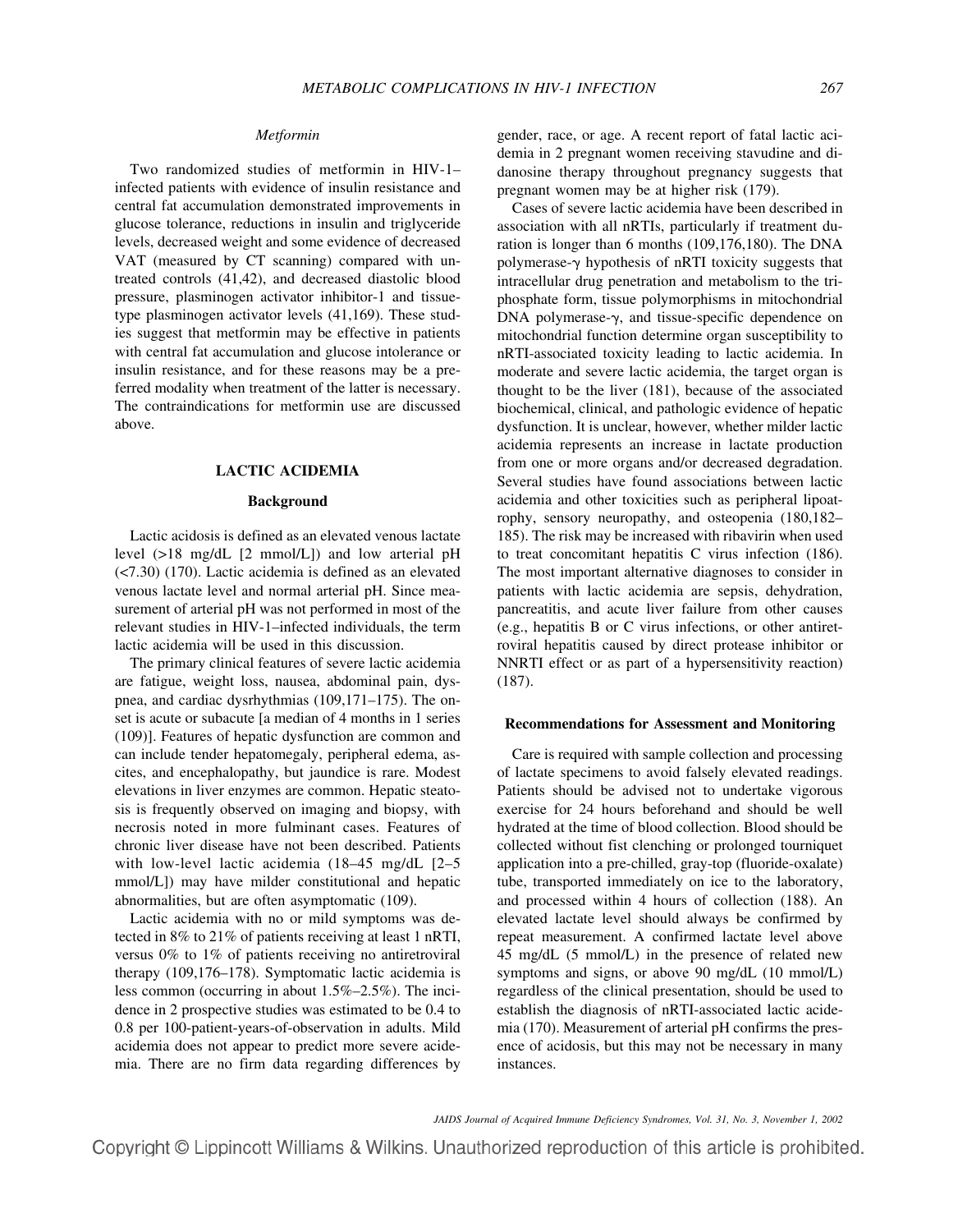Because there is no way to predict who will develop lactic acidemia, patients should be informed that symptoms of lactic acidemia are non-specific and can occur at any time. Routine monitoring in the absence of signs or symptoms is not recommended. Measurement is recommended in those receiving nRTIs who have clinical signs or symptoms suggestive of lactic acidemia, low bicarbonate, chloride or albumin levels, raised anion gap, unexpected increases in liver enzymes, or new onset of clinical liver failure.

### **Treatment**

There are no randomized, controlled clinical trials in HIV-1–infected patients to evaluate interventions for treatment of lactic acidemia. The following recommendations are based on extrapolation from observational data and clinical experience of panel members. In all patients with confirmed lactate levels greater than 90 mg/dL (10 mmol/L), and those with confirmed lactate levels greater than 45 mg/dL (5 mmol/L) who are symptomatic, antiretroviral therapy should be discontinued if no other cause is evident. Combination NNRTI and protease inhibitor therapy can be restarted after the lactate level normalizes and the associated illness resolves. Reinstitution of alternative nRTIs in patients with prior lactic acidemia may be possible in some individuals (189), but should be closely monitored with lactate measured every 4 weeks for at least 3 months. For symptomatic patients whose levels are less than 45 mg/dL (5 mmol/L), continuation of nRTIs is reasonable as long as lactate levels are measured regularly.

There is no proven intervention for lactic acidemia apart from nRTI cessation. Several agents have been used with limited success for treatment of lactic acidemia in the setting of congenital mitochondrial diseases (190). These include essential vitamin coenzymes (thiamine and riboflavin), electron acceptors (coenzyme  $Q_{10}$  [ubiquinone]), antioxidants (vitamins C, E, and K), and L-carnitine. There are no data supporting a role for any of these agents in the treatment of nRTI-related lactic acidemia.

Prognosis of lactic acidemia depends on the level at the time of diagnosis. In the published reports of HIV-1–related lactic acidemia, overall mortality was 80% in patients with lactate levels above 90 mg/dL (10 mmol/L), but no patient with lactate levels below 90 mg/dL died. In one study, lactate levels (mean, 37.8 mg/dL [4.2 mmol/L]) returned to normal at a mean of 3 months after nRTI cessation (109). Clinical features may take longer to resolve. Whether there are any long-term sequelae of

nRTI-related lactic acidemia at any level is unknown and deserves closer scrutiny.

# **BONE DISEASE**

# **Background**

Osteonecrosis (defined as death of bone tissue usually resulting from circulatory insufficiency) has been described as a complication of HIV-1 infection since the late 1980s (191–193). The areas most often affected are the femoral and humeral heads, femoral condyles, proximal tibia, and some of the small bones in the hand and wrist. Osteonecrosis may be limited to a single site or involve several areas. In HIV-1–seronegative populations, precipitating factors include hyperlipidemia, alcohol abuse, hemoglobinopathies (sickle cell disease), systemic lupus erythematosus, chronic or acute corticosteroid use, and hypercoagulability. Osteonecrosis has been recognized with an apparent increased frequency coincident with the introduction of potent antiretroviral therapy. A recent cross-sectional study using MRI scans detected avascular necrosis of the hip in 15 (4.4%) of 339 patients surveyed (194). In addition, recent case-controlled studies in HIV-1–infected individuals have linked osteonecrosis with corticosteroid use and hyperlipidemia, but not with the use of specific antiretroviral drugs (194–196).

Osteoporosis or bone demineralization was rarely recognized prior to the current era of potent antiretroviral therapy. Previously, marginally lower spine bone mineral density was noted in HIV-1–seropositive men (197). Bone formation and markers of bone turnover are reduced in HIV-1–seropositive patients (198), with the greatest effect reported in patients with low CD4+ cell counts. The use of protease inhibitor antiretroviral therapy has been reported to be associated with increased levels of osteocalcin, indicating increased bone turnover (199). More recently, several reports suggest rates of osteopenia of 22% to 50% and osteoporosis of 3% to 21% in patients receiving mainly protease inhibitorcontaining antiretroviral therapy (182,200–202). The precise mechanism is unknown, as is the association with therapy or any specific antiretroviral drugs. Although to date reports of bone fractures are rare (203), the longterm consequences of osteopenia in HIV-1–seropositive patients are unknown.

# **Recommendations for Assessment, Monitoring, and Treatment**

Routine screening of HIV-1–infected patients for the presence of osteoporosis or osteonecrosis is not recom-

*JAIDS Journal of Acquired Immune Deficiency Syndromes, Vol. 31, No. 3, November 1, 2002*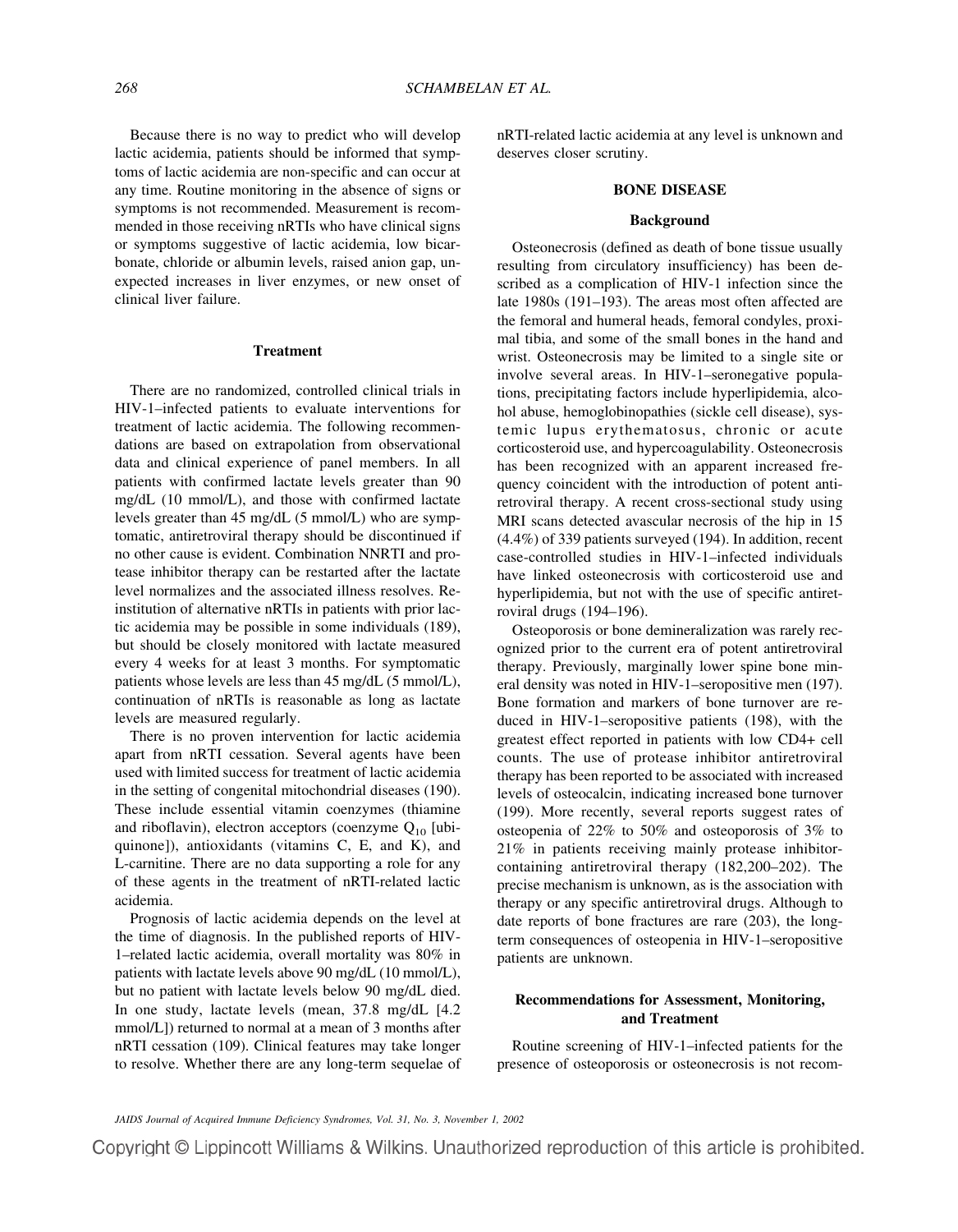## **Assessment and monitoring**

1. Glucose and lipid abnormalities

- The following assessments are recommended before initiation of potent antiretroviral therapy, at the time of a switch of therapy, 3 to 6 months after starting or switching therapy, and at least annually during stable therapy:
	- Fasting glucose (if therapy includes a protease inhibitor)
	- Fasting lipid panel (total cholesterol, HDL and LDL cholesterol [calculated or direct], and triglyceride levels)
- A blood glucose level after oral administration of 75 g of glucose may be used to identify impaired glucose tolerance in patients with risk factors for type 2 diabetes mellitus or those with severe body fat changes.
- 2. Body fat distribution abnormalities
- No specific technique can be recommended at the present time for routine assessment and monitoring of body fat distribution changes. 3. Lactic acidemia
	- Routine measurement of lactic acid levels is not recommended.
	- Lactic acid levels should be monitored in those receiving nRTIs who have clinical signs or symptoms of lactic acidemia, and in pregnant women receiving nRTIs.
	- If alternative nRTIs are resumed in those who have interrupted antiretroviral therapy for lactic acidemia, lactate levels should be monitored every 4 weeks for at least 3 months.
- 4. Osteopenia, osteoporosis, and osteonecrosis
	- Routine screening for osteoporosis or osteonecrosis is not recommended.
	- Radiographic examination of involved bone is recommended for those with symptoms of bone or joint pain; the contralateral joint should also be assessed.

#### **Treatment**

- 1. Glucose intolerance and diabetes mellitus
	- Weight loss for overweight subjects is recommended.
	- Follow established guidelines for treating diabetes in the general population, with preference given to insulin sensitizing agents such as metformin (except for those with renal disease or history of lactic acidemia) or thiazolidinediones (except for those with prexisting liver disease).
	- Avoid use of a protease inhibitor as initial therapy in patients with preexisting glucose intolerance or diabetes mellitus.

2. Lipid and lipoprotein abnormalities

- Follow NCEP III guidelines for assessment of risk factors for cardiovascular disease, and dietary and lifestyle alterations for lowering cholesterol and triglyceride levels.
- Avoid use of protease inhibitors, if possible, in those with preexisting cardiovascular risk factors, family history of hyperlipidemia, or elevated lipid levels.
- Follow NCEP guideline thresholds for lipid-lowering therapy.
- Fibrates are recommended as initial therapy for those with isolated fasting hypertriglyceridemia.
- Pravastatin or atorvastatin are preferred statin agents for those with isolated fasting hypercholesterolemia requiring treatment in the setting of protease inhibitor or other CYP 3A4 inhibitor therapy.
- If combination therapy for hypercholesterolemia and hypertriglyceridemia is indicated, therapy should begin with a statin, followed by the addition of a fibrate if there is insufficient response after 3 to 4 months of treatment.
- 3. Body fat distribution abnormalities
- No therapies for fat distribution abnormalities in the absence of other metabolic complications can be routinely recommended.
- 4. Lactic acidemia
	- Antiretroviral therapy should be withheld for all patients with confirmed lactate levels >90 mg/dL (10 mmol/L) or those with confirmed lactate levels >45 mg/dL (5 mmol/L) who are symptomatic.
	- No intervention apart from nRTI cessation is recommended.
	- Restart combination NNRTI and protease inhibitor therapy after lactate levels return to normal and symptoms resolve.
- 5. Osteopenia, osteoporosis, and osteonecrosis
	- Surgical resection of involved bone is the only effective therapy for symptomatic osteonecrosis.
	- If osteoporosis is demonstrated by radiography or regional DEXA scanning, or if a pathological fracture occurs in the setting of osteoporosis, therapy with a bisphosphonate should be considered.

DEXA, dual-energy x-ray absorptiometry; HDL, high-density lipoprotein; LDL, low-density lipoprotein; NCEP, National Cholesterol Education Program; NNRTI, nonnucleoside reverse transcriptase inhibitor; nRTI, nucleoside reverse transcriptase inhibitor.

mended. For those with symptoms of bone or joint pain or dysfunction, the diagnosis of osteonecrosis can be made by radiographic examination of the femoral head or other involved bone. An MRI or CT scan is usually necessary to detect osteonecrosis in asymptomatic patients. The contralateral joint should also be assessed, as bilateral disease is common. Surgical resection of involved bone and joint replacement is the only effective therapy for symptomatic osteonecrosis.

Osteoporosis can be diagnosed by radiography or by regional DEXA scanning (204). If reduced bone mineral density is found, an assessment for additional factors that are associated with osteopenia should be undertaken. These include thyrotoxicosis, disruption of the parathyroid hormone axis, hypogonadism, malabsorption, prolonged bed-rest, severe weight loss, alcohol intake, and medications including corticosteroids, phenobarbital, pentamidine, and ketoconazole. All patients should have

*JAIDS Journal of Acquired Immune Deficiency Syndromes, Vol. 31, No. 3, November 1, 2002*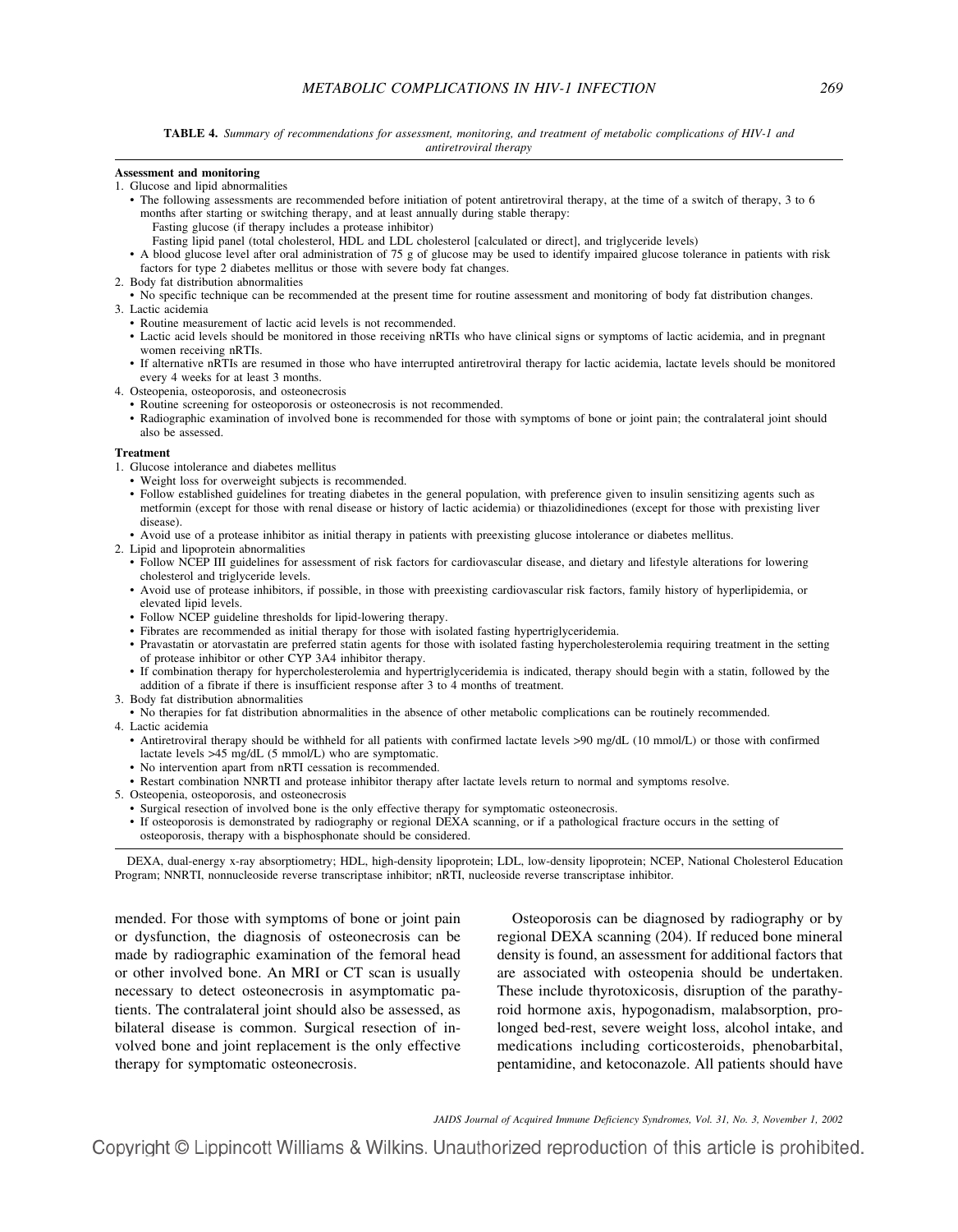an adequate dietary intake of calcium and vitamin D, and should be engaged in appropriate weight-bearing exercise. If osteoporosis is found (e.g., a *t* score of −2.5 or lower in DEXA scans of the hip or spine), and in particular if a pathologic fracture occurs in the setting of osteoporosis, appropriate therapy (eg, with a bisphosphonate drug) should be considered.

# **CONCLUSIONS**

Metabolic complications of potent combination antiretroviral therapies have only been recently recognized, and prospective studies to determine the incidence, etiology, risk factors, and most appropriate treatments for these complications are only now under way or being initiated. There remains a pressing need for guidance in managing these complications while definitive data to establish firm recommendations are accrued. Extrapolation from preliminary results of ongoing studies and experience garnered from management of similar metabolic abnormalities in patients who do not have HIV-1 infection serve as the basis for many of these recommendations. Table 4 summarizes the major concluding recommendations of this report.

**Acknowledgments:** The authors thank Amanda Beacom and Donna M. Jacobsen of the International AIDS Society–USA for their efforts in preparing and editing the manuscript and Drs. Patrick G. Yeni and Scott M. Hammer (Chair and Vice-Chair of the International AIDS Society–USA Antiretroviral Therapy Guidelines Panel) for their helpful comments.

#### **REFERENCES**

- 1. Palella FJ, Delaney KM, Moorman AC, et al. Declining morbidity and mortality among patients with advanced human immunodeficiency virus infection. *N Engl J Med* 1998;338:853–860.
- 2. Carr A, Samaras K, Burton S, et al. A syndrome of peripheral lipodystrophy, hyperlipidemia and insulin resistance in patients receiving HIV protease inhibitors. *AIDS* 1998;12:F51–F58.
- 3. Behrens G, Dejam A, Schmidt H, et al. Impaired glucose tolerance, beta cell function and lipid metabolism in HIV patients under treatment with protease inhibitors. *AIDS* 1999;13:F63–F70.
- 4. Walli R, Herfort O, Michl GM, et al. Treatment with protease inhibitors associated with peripheral insulin resistance and impaired oral glucose tolerance in HIV-1–infected patients. *AIDS* 1998;12:F167–F173.
- 5. Mulligan K, Grunfeld C, Tai VW, et al. Hyperlipidemia and insulin resistance are induced by protease inhibitors independent of changes in body composition in patients with HIV-1 infection. *J Acquir Immune Defic Syndr* 2000;23:35–43.
- 6. Miller KD, Jones E, Yanovski JA, et al. Visceral abdominal-fat accumulation associated with use of indinavir. *Lancet* 1998;351: 871–5.
- 7. Purnell JQ, Zambon A, Knopp RH, et al. Effect of ritonavir on lipids and post-heparin lipase activities in normal subjects. *AIDS* 2000;14:51–7.
- 8. Periard D, Telenti A, Sudre P, et al. Atherogenic dyslipidemia in

HIV-infected individuals treated with protease inhibitors: the Swiss HIV cohort study. *Circulation* 1999;100:700–5.

- 9. Lo JC, Mulligan K, Tai VW, "Buffalo hump" in men with HIV-1 infection. *Lancet* 1998;351:867–70.
- 10. Saint-Marc T, Partisani M, Poizot-Martin I, et al. Fat distribution evaluated by computed tomography and metabolic abnormalities in patients undergoing antiretroviral therapy: preliminary results of the LIPOCO study. *AIDS* 2000;14:37–49.
- 11. Mallal SA, John M, Moore CB, et al. Contribution of nucleoside analogue reverse transcriptase inhibitors to subcutaneous fat wasting in patients with HIV infection. *AIDS* 2000;14:1309–16.
- 12. Roth VR, Kravcik S, Angel JB. Development of cervical fat pads following therapy with human immunodeficiency virus type 1 protease inhibitors. *Clin Infect Dis* 1998;27:65–7.
- 13. Miller KK, Daly PA, Sentochnik D, et al. Pseudo-Cushing's syndrome in human immunodeficiency virus-infected patients. *Clin Infect Dis* 1998;27:68–72.
- 14. Hengel RL, Watts NB, Lennox JL. Benign symmetric lipomatosis associated with protease inhibitors. *Lancet* 1997;350:1596.
- 15. Safrin S, Grunfeld C. Fat distribution and metabolic changes in patients with HIV infection [editorial]. *AIDS* 1999;13:2493–505.
- 16. Carr A, Cooper DA. Adverse effects of antiretroviral therapy. *Lancet* 2000;356:1423–30.
- 17. Henry K, Melroe H, Huebsch J, et al. Severe premature coronary artery disease with protease inhibitors [letter]. *Lancet* 1998;351: 1328.
- 18. Yeni PG, Hammer SM, Carpenter CCJ, et al. Antiretroviral treatment of adult HIV-1 infection in 2002: updated recommendations of the International AIDS Society-USA panel. *JAMA* 2002;288: 222–35.
- 19. Perronne C, Bricaire F, Leport C. Hypoglycaemia and diabetes mellitus following parenteral pentamidine mesylate treatment in AIDS patients. *Diabet Med* 1990;7:585–9.
- 20. Henry K, Rathgaber S, Sullivan C. Diabetes mellitus induced by megestrol acetate in a patient with AIDS and cachexia. *Ann Intern Med* 1992;116:53–54.
- 21. Hadigan C, Meigs JB, Corcoran C, et al. Metabolic abnormalities and cardiovascular disease risk factors in adults with human immunodeficiency virus infection and lipodystrophy. *Clin Infect Dis* 2001;32:130–9.
- 22. Mynarcik DC, McNurlan MA, Steigbigel RT. Association of severe insulin resistance with both loss of limb fat and elevated serum tumor necrosis factor receptor levels in HIV lipodystrophy. *J Acquir Immune Defic Syndr* 2000;25:312–21.
- 23. Noor MA, Lo JC, Mulligan K, et al. Metabolic effects of indinavir in healthy HIV-seronegative men. *AIDS* 2001;15:F11–F18.
- 24. Despres JP, Lamarche B, Mauriege P, et al. Hyperinsulinemia as an independent risk factor for ischemic heart disease. *N Engl J Med* 1996;334:952–7.
- 25. Pyorala M, Miettinen H, Laakso M, et al. Hyperinsulinemia predicts coronary heart disease risk in healthy middle-aged men: the 22-year follow-up results of the Helsinki Policemen Study. *Circulation* 1998;98:398–404.
- 26. Meigs JB, Mittleman MA, Nathan DM, et al. Hyperinsulinemia, hyperglycemia, and impaired hemostasis: the Framingham Offspring Study. *JAMA* 2000;283:221–8.
- 27. Murata H, Hruz PW, Mueckler M. The mechanism of insulin resistance caused by HIV protease inhibitor therapy. *J Biol Chem* 2000;275:20251–4.
- 28. Kosmiski LA, Kuritzkes DR, Lichtenstein KA, et al. Fat distribution and metabolic changes are strongly correlated and energy expenditure is increased in the HIV lipodystrophy syndrome. *AIDS* 2001;15:1993–2000.
- 29. Caron M, Auclair M, Vigouroux C, et al. The HIV protease inhibitor indinavir impairs sterol regulatory element-binding protein-1 intranuclear localization, inhibits preadipocyte differentiation, and induces insulin resistance. *Diabetes* 2001;50:1378–88.
- 30. Miserez AR, Muller PY, Spaniol V. Indinavir inhibits sterolregulatory element-binding protein-1c- dependent lipoprotein li-

*JAIDS Journal of Acquired Immune Deficiency Syndromes, Vol. 31, No. 3, November 1, 2002*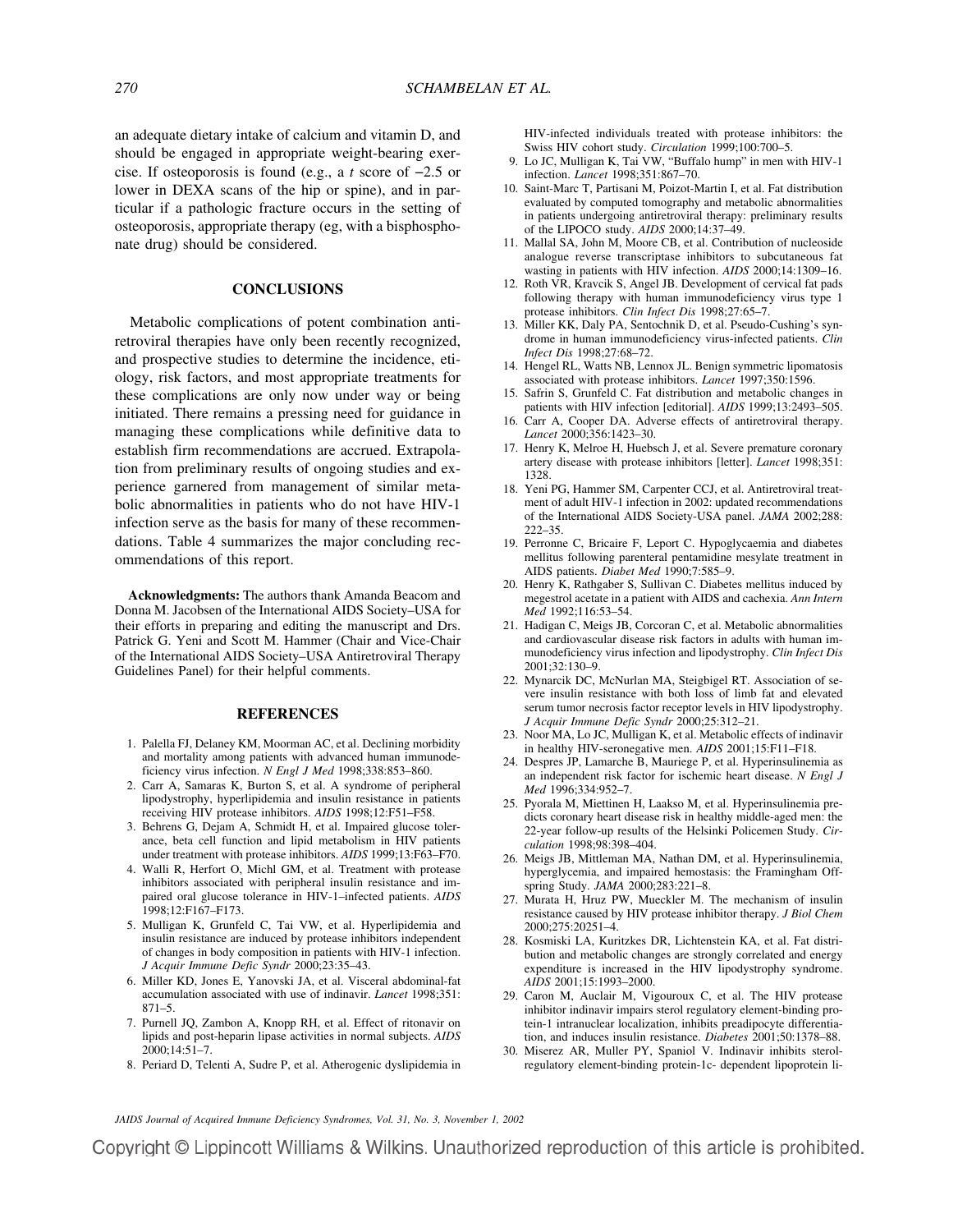pase and fatty acid synthase gene activations. *AIDS* 2002;16: 1587–94.

- 31. Dube MP, Edmondson-Melancon H, Qian D, et al. Prospective evaluation of the effect of initiating indinavir-based therapy on insulin sensitivity and B-cell function in HIV-infected patients. *J Acquir Immune Defic Syndr* 2001;27:130–4.
- 32. Dube MP, Qian D, Edmondson-Melancon H, et al. Prospective, intensive study of metabolic changes associated with 48 weeks of amprenavir-based antiretroviral therapy. *Clin Infect Dis* 2002;35: 475–81.
- 33. Noor MA, Seneviratne T, Aweeka FT, et al. Indinavir acutely inhibits insulin-stimulated glucose disposal in humans: a randomized, placebo-controlled study. *AIDS* 2002;16:F1–F8.
- 34. Meininger G, Hadigan C, Rietschel P, et al. Body-composition measurements as predictors of glucose and insulin abnormalities in HIV-positive men. *Am J Clin Nutr* 2002;76:460–5.
- 35. Hadigan C, Borgonha S, Rabe J, et al. Increased rates of lipolysis among human immunodeficiency virus-infected men receiving highly active antiretroviral therapy. *Metabolism* 2002;51:1143–7.
- 36. Hadigan C, Rabe J, Meininger G, et al. Inhibition of lipolysis improves insulin sensitivity in protease inhibitor treated HIVinfected men with fat redistribution. *Am J Clin Nutr* , in press.
- 37. Martinez E, Conget I, Lozano L, et al. Reversion of metabolic abnormalities after switching from HIV-1 protease inhibitors to nevirapine. *AIDS* 1999;13:805–10.
- 38. Martinez E, Garcia-Viejo MA, Blanco JL, et al. Impact of switching from human immunodeficiency virus type 1 protease inhibitors to efavirenz in successfully treated adults with lipodystrophy. *Clin Infect Dis* 2000;31:1266–73.
- 39. Walli RK, Michl GM, Bogner JR. Improvement of HAARTassociated insulin resistance and dyslipidemia after replacement of protease inhibitors with abacavir. *Eur J Med Res* 2001;6: 413–21.
- 40. American Diabetes Association. Standards of medical care of patients with diabetes mellitus. *Diabetes Care* 2000;23(Suppl 1):S32–S42.
- 41. Hadigan C, Corcoran C, Basgoz N, et al. Metformin in the treatment of HIV lipodystrophy syndrome: a randomized controlled trial. *JAMA* 2000;284:472–7.
- 42. Saint-Marc T, Touraine JL. Effects of metformin on insulin resistance and central adiposity in patients receiving effective protease inhibitor therapy [letter]. *AIDS* 1999;13:1000–2.
- 43. Arioglu E, Duncan-Morin J, Sebring N, et al. Efficacy and safety of troglitazone in the treatment of lipodystrophy syndromes. *Ann Intern Med* 2000;133:263–74.
- 44. Gelato M, Mynarcik DC, McNurlan MA. Rosiglitazone mediated restoration of subcutaneous fat and improvement in insulin sensitivity in HIV-associated lipodystrophy. *J Invest Med* 2002;50: 177A.
- 45. Grunfeld C, Pang M, Doerrler W, et al. Lipids, lipoproteins, triglyceride clearance, and cytokines in human immunodeficiency virus infection and the acquired immunodeficiency syndrome. *J Clin Endocrinol Metab* 1992;74:1045–52.
- 46. Constans J, Pellegrin JL, Peuchant E, et al. Plasma lipids in HIV-infected patients: a prospective study in 95 patients. *Eur J Clin Invest* 1994;24:416–20.
- 47. Fernandez-Miranda C, Pulido F, Carrillo JL, et al. Lipoprotein alterations in patients with HIV infection: relation with cellular and humoral immune markers. *Clin Chim Acta* 1998;274:63–70.
- 48. Shor-Posner G, Basit A, Lu Y, et al. Hypocholesterolemia is associated with immune dysfunction in early human immunodeficiency virus-1 infection. *Am J Med* 1993;94:515–19.
- 49. Zangerle R, Sarcletti M, Gallati H, et al. Decreased plasma concentrations of HDL cholesterol in HIV-infected individuals are associated with immune activation. *J Acquir Immune Defic Syndr* 1994;7:1149–56.
- 50. Grunfeld C, Kotler DP, Hamadeh R, et al. Hypertriglyceridemia in the acquired immunodeficiency syndrome. *Am J Med* 1989; 86:27–31.
- 51. Shikuma CM, Waslien C, McKeague J, et al. Fasting hyperinsulinemia and increased waist-to-hip ratios in non-wasting individuals with AIDS. *AIDS* 1999;13:1359–65.
- 52. Feingold KR, Krauss RM, Pang M, et al. The hypertriglyceridemia of acquired immunodeficiency syndrome is associated with an increased prevalence of low density lipoprotein subclass pattern B. *J Clin Endocrinol Metab* 1993;76:1423–7.
- 53. Khovidhunkit W, Memon RA, Shigenaga JK, et al. Plasma platelet-activating factor acetylhydrolase activity in human immunodeficiency virus infection and the acquired immunodeficiency syndrome. *Metabolism* 1999;48:1524–31.
- 54. Carr A, Samaras K, Thorisdottir A, et al. Diagnosis, prediction, and natural course of HIV-1 protease inhibitor-associated lipodystrophy, hyperlipidemia, and diabetes mellitus: a cohort study. *Lancet* 1999;353:2093–9.
- 55. Dong KL, Bausserman LL, Flynn MM, et al. Changes in body habitus and serum lipid abnormalities in HIV-positive women on highly active antiretroviral therapy (HAART). *J Acquir Immune Defic Syndr* 1999;21:107–13.
- 56. Berthold HK, Parhofer KG, Ritter MM, et al. Influence of protease inhibitor therapy on lipoprotein metabolism. *J Intern Med* 1999;246:567–75.
- 57. Cameron DW, Heath-Chiozzi M, Danner S, et al. Randomised placebo-controlled trial of ritonavir in advanced HIV-1 disease. *Lancet* 1998;351:543–9.
- 58. Echevarria KL, Hardin TC, Smith JA. Hyperlipidemia associated with protease inhibitor therapy. *Ann Pharmacother* 1999;33: 859–63.
- 59. Lister RK, Youle M, Nair DR, et al. Latent dysbetalipoproteinaemia precipitated by HIV-protease inhibitors [letter]. *Lancet* 1999;353:1678.
- 60. Pernerstorfer-Schoen H, Schindler K, Parschalk B, et al. Beneficial effects of protease inhibitors on body composition and energy expenditure: a comparison between HIV-infected and AIDS patients. *AIDS* 1999;13:2389–96.
- 61. Roberts AD, Muesing RA, Parenti DM, et al. Alterations in serum levels of lipids and lipoproteins with indinavir therapy for human immunodeficiency virus-infected patients. *Clin Infect Dis* 1999; 29:441–3.
- 62. Sullivan AK, Feher MD, Nelson MR, et al. Marked hypertriglyceridaemia associated with ritonavir therapy [letter]. *AIDS* 1998; 12:1393–4.
- 63. Sullivan AK, Nelson MR. Marked hyperlipidemia on ritonavir therapy. *AIDS* 1997;11:938–9.
- 64. Haas D, Zala C, Schrader S, et al. Once-daily atazanavir plus saquinavir favorably affects total cholesterol (TC) and fasting triglyceride (TG) profiles in patients failing prior PI therapy (Trial AI424–009, wk 24). [abstract LB-16]. 41st Interscience Conference on Antimicrobial Agents and Chemotherapy, Chicago, December 16–19, 2001.
- 65. Thiebaut R, Dabis F, Malvy D, et al. Serum triglycerides, HIV infection, and highly active antiretroviral therapy, Aquitaine Cohort, France, 1996 to 1998. Groupe d'Epidemiologie Clinique du Sida en Aquitaine (GECSA). *J Acquir Immune Defic Syndr* 2000;  $23:261 - 5$ .
- 66. Henry K, Melroe H, Huebsch J, et al. Atorvastatin and gemfibrozil for protease-inhibitor-related lipid abnormalities [letter]. *Lancet* 1998;352:1031–2.
- 67. Markowitz M, Saag MS, Powderly WG, et al. Preliminary study of ritonavir, an inhibitor of HIV-1 protease, to treat HIV-1 infection. *N Engl J Med* 1995;333:1534–9.
- 68. Johnson M, Beall G, Badley A. A phase III, randomised, doubleblind trial of Kaletra® (ABT-378/r) + stavudine (d4T) and lamivudine (3TC) vs nelfinavir + d4T/3TC. 5th International Congress in Drug Therapy in HIV Infection. October 22–26, 2000; Glaskow, UK.
- 69. Matthews GV, Moyle GJ, Mandalia S, et al. Absence of association between individual thymidine analogues or nonnucleoside

*JAIDS Journal of Acquired Immune Deficiency Syndromes, Vol. 31, No. 3, November 1, 2002*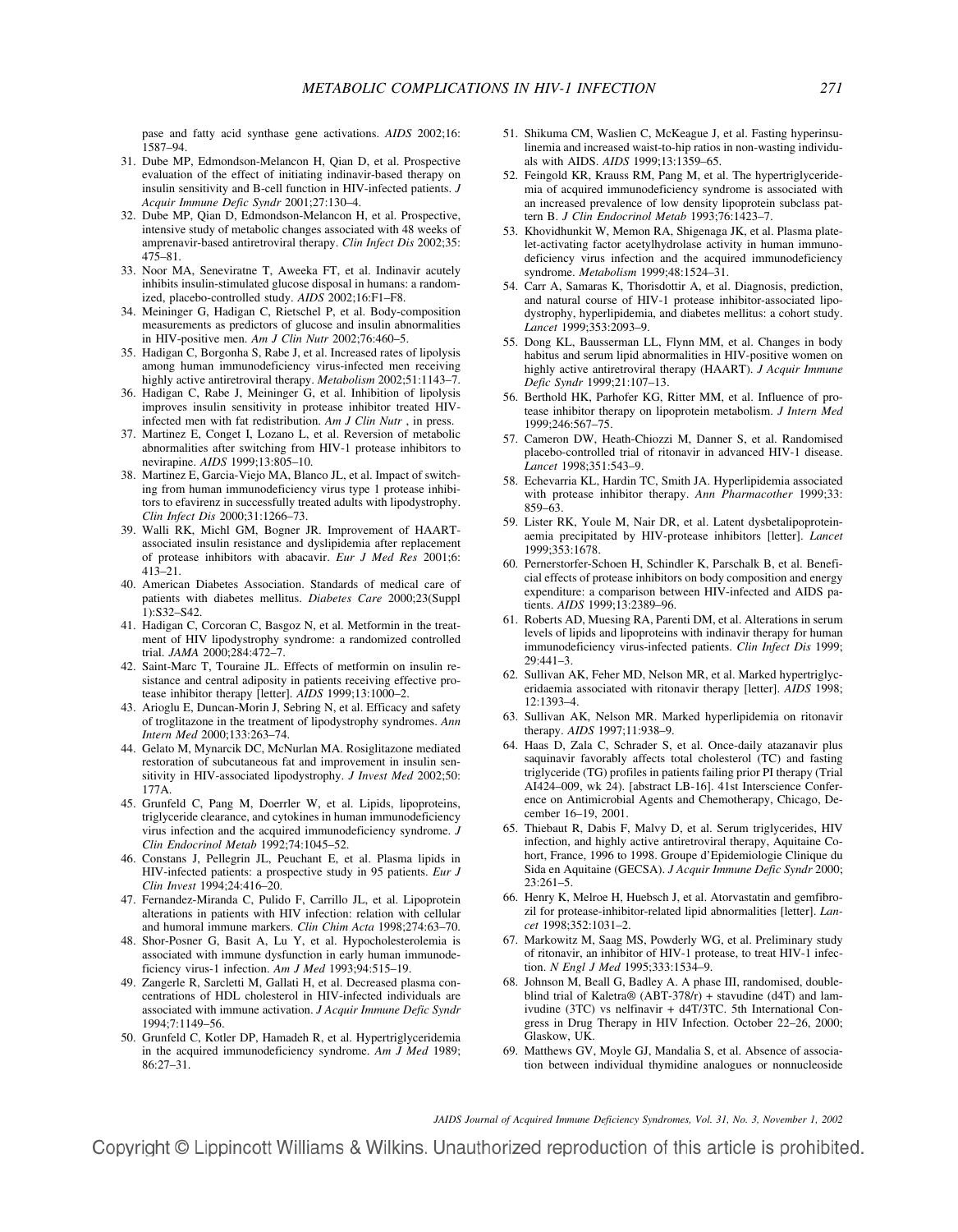analogues and lipid abnormalities in HIV-1–infected persons on initial therapy. *J Acquir Immune Defic Syndr* 2000;24:310–15.

- 70. Van Der Valk M, Kastelein JJ, Murphy RL, et al. Nevirapinecontaining antiretroviral therapy in HIV-1–infected patients results in an anti-atherogenic lipid profile. *AIDS* 2001;15:2407–14.
- 71. Carr A, Hudson J, Chuah J, et al. HIV protease inhibitor substitution in patients with lipodystrophy: a randomized, controlled, open-label, multicentre study. *AIDS* 2001;15:1811–22.
- 72. Ruiz L, Negredo E, Domingo P, et al. Antiretroviral treatment simplification with nevirapine in protease inhibitor-experienced patients with HIV-associated lipodystrophy: 1-year prospective follow-up of a multicenter, randomized, controlled study. *J Acquir Immune Defic Syndr* 2001;27:229–36.
- 73. Tebas P, Yarasheski K, Powderly WG, et al. A prospective openlabel pilot trial of a maintenance nevirapine (NVP)-containing regimen in patients with undetectable viral loads (VL) on protease inhibitor (PI) regimens for at least 6 months [abstract 45]. 7th Conference on Retroviruses and Opportunistic Infections, San Francisco, January 30–February 2, 2000.
- 74. Munoz V, Casado JL, Moreno A, et al. Persistent viral suppression after switching a protease inhibitor (PI)-containing regimen to a nonnucleoside reverse transcriptase inhibitor (NNRTI)-based therapy (BEGIN study) [abstract 2195]. 39th Interscience Conference on Antimicrobial Agents and Chemotherapy, San Francisco, September 26–29, 1999.
- 75. Barreiro P, Soriano V, Blanco F, et al. Risks and benefits of replacing protease inhibitors by nevirapine in HIV-infected subjects under long-term successful triple combination therapy. *AIDS* 2000;14:807–12.
- 76. De Luca A, Baldini F, Cingolani A, et al. Benefits and risks of switching from protease inhibitors to nevirapine with stable background therapy in patients with low or undetectable viral load: a multicentre study. *AIDS* 2000;14:1655–6.
- 77. Rozenbaum W, Adda N, Nguyen T, et al. Prospective follow-up of a PI substitution for efavirenz in patients with HIV-related lipodystrophy syndrome [abstract 068]. *Antivir Ther* 1999; 4(Suppl 2):56.
- 78. Katlama C. Successful substitution of protease inhibitors with Sustiva (efavirenz) in patients with undetectable plasma HIV-1 RNA levels: results of a prospective, randomized, multicenter, open-label study (DMP 266–027) [abstract LbPeB7044]. XIII International AIDS Conference, Durban, South Africa, July 9–14, 2000.
- 79. Knechten H, Sturner KH, Hohn C, et al. 24-week follow-up of patients switching from a protease inhibitor (PI) containing regimen with lamivudine (3TC) and stavudine (d4T) or zidovudine (AZT) to an efavirenz (EFV) based therapy [abstract 1532]. 40th Interscience Conference on Antimicrobial Agents and Chemotherapy, Toronto, Canada, September 17–20, 2000.
- 80. Saag MS, Powderly WG, Schambelan M, et al. Switching antiretroviral drugs for treatment of metabolic complications in HIV-1 infection: summary of selected trials. *Topics HIV Med* 2002;10:47–51.
- 81. Grunfeld C, Doerrler W, Pang M, et al. Abnormalities of apolipoprotein E in the acquired immunodeficiency syndrome. *J Clin Endocrinol Metab* 1997;82:3734–40.
- 82. Fauvel J, Bonnet E, Ruidavets JB, et al. An interaction between apo C-III variants and protease inhibitors contributes to high triglyceride/low HDL levels in treated HIV patients. *AIDS* 2001; 15:2397–406.
- 83. Behrens G, Schmidt HH, Stoll M, et al. ApoE genotype and protease-inhibitor-associated hyperlipidemia [letter]. *Lancet* 1999;354:76.
- 84. Perry RC, Cushing HE, Deeg MA, et al. Ritonavir, triglycerides, and pancreatitis. *Clin Infect Dis* 1999;28:161–2.
- 85. Friedewald WT, Levy RI, Fredrickson DS. Estimation of the concentration of low-density lipoprotein cholesterol in plasma, without use of the preparative ultracentrifuge. *Clin Chem* 1972; 18:499–502.
- 86. Dube MP, Sprecher D, Henry K, et al. Preliminary guidelines for the evaluation and management of dyslipidemia in adults infected with human immunodeficiency virus and receiving antiretroviral therapy: recommendations of the Adult AIDS Clinical Trial Group Cardiovascular Disease Focus Group. *Clin Infect Dis* 2000;31:1216–24.
- 87. National Cholesterol Education Program Expert Panel on Detection, Evaluation, and Treatment of High Blood Cholesterol in Adults. Executive summary of the third report of the National Cholesterol Education Program (NCEP) expert panel on detection, evaluation, and treatment of high blood cholesterol in adults (Adult Treatment Panel III). *JAMA* 2001;285:2486–97.
- 88. Smith SC, Jr., Greenland P, Grundy SM. AHA Conference Proceedings. Prevention conference V: Beyond secondary prevention: identifying the high-risk patient for primary prevention: executive summary. American Heart Association. *Circulation* 2000; 101:111–6.
- 89. Saint-Marc T, Partisani M, Poizot-Martin I, et al. Reversibility of peripheral fat wasting (lipoatrophy) on stopping stavudine therapy [abstract 52]. 7th Conference on Retroviruses and Opportunistic Infections, Durban, South Africa, January 30–February 2, 2000.
- 90. Tebas P, Yarasheski K, Henry K, et al. Evolution of multiple metabolic parameters after the switch of protease inhibitors to nevirapine [abstract ThPpB1485]. XIII International AIDS Conference, Durban, South Africa, July 9–14, 2000.
- 91. Negredo E, Cruz L, Ruiz L, et al. Impact of switching from protease inhibitors (PI) to nevirapine (NVP) or efavirenz (EFV) in patients with viral suppression [abstract 473]. 40th Interscience Conference on Antimicrobial Agents and Chemotherapy, Toronto, Canada, September 17–20, 2000.
- 92. Buisson M, Grappin M, Piroth L, et al. Simplified maintenance therapy with NNRTI (nevirapine) in patients with long-term suppression of HIV-1 RNA: first results of a Cohort study [abstract 1541]. 40th Interscience Conference on Antimicrobial Agents and Chemotherapy, Toronto, Canada, September 17–20, 2000.
- 93. Opravil M, Hirschel B, Lazzarin A, et al. Simplified maintenance therapy with abacavir + lamivudine + zidovudine in patients with HAART-induced long-term suppression of HIV-1 RNA: final results [abstract 476]. 40th Interscience Conference on Antimicrobial Agents and Chemotherapy, Toronto, Canada, September 17–20, 2000.
- 94. Montaner JSG. A novel use of abacavir to simplify therapy and reduce toxicity in PI experienced patients successfully treated with HAART: 48-week results (CNA30017) [abstract 477]. 40th Interscience Conference on Antimicrobial Agents and Chemotherapy, Toronto, Canada, September 17–20, 2000.
- 95. de Lorgeril M, Salen P, Martin JL, et al. Mediterranean diet, traditional risk factors, and the rate of cardiovascular complications after myocardial infarction: final report of the Lyon Diet Heart Study. *Circulation* 1999;99:779–85.
- 96. Schaefer EJ, McNamara JR, Genest J Jr, et al. Clinical significance of hypertriglyceridemia. *Semin Thromb Hemost* 1988;14: 143–8.
- 97. Hewitt RG, Shelton MJ, Esch LD. Gemfibrozil effectively lowers protease inhibitor-associated hypertriglyceridemia in HIV-1–positive patients. *AIDS* 1999;13:868–9.
- 98. Thomas JC, Lopes-Virella MF, Del Bene VE, et al. Use of fenofibrate in the management of protease inhibitor-associated lipid abnormalities. *Pharmacotherapy* 2000;20:727–34.
- 99. de Luis DA, Aller R, Rachiller P, et al. Reversibility of severe hyperlipemia secondary to indinavir with micronized phenofibrate. *Med Clin (Barc)* 1999;113:716–17.
- 100. Penzak SR, Chuck SK, Stajich GV. Safety and efficacy of HMG-CoA reductase inhibitors for treatment of hyperlipidemia in patients with HIV infection. *Pharmacotherapy* 2000;20:1066–71.
- 101. Miller JE, Emery S, French M, et al. The Australian prevalence survey of lipodystrophy syndrome [abstract 201]. 7th Conference

*JAIDS Journal of Acquired Immune Deficiency Syndromes, Vol. 31, No. 3, November 1, 2002*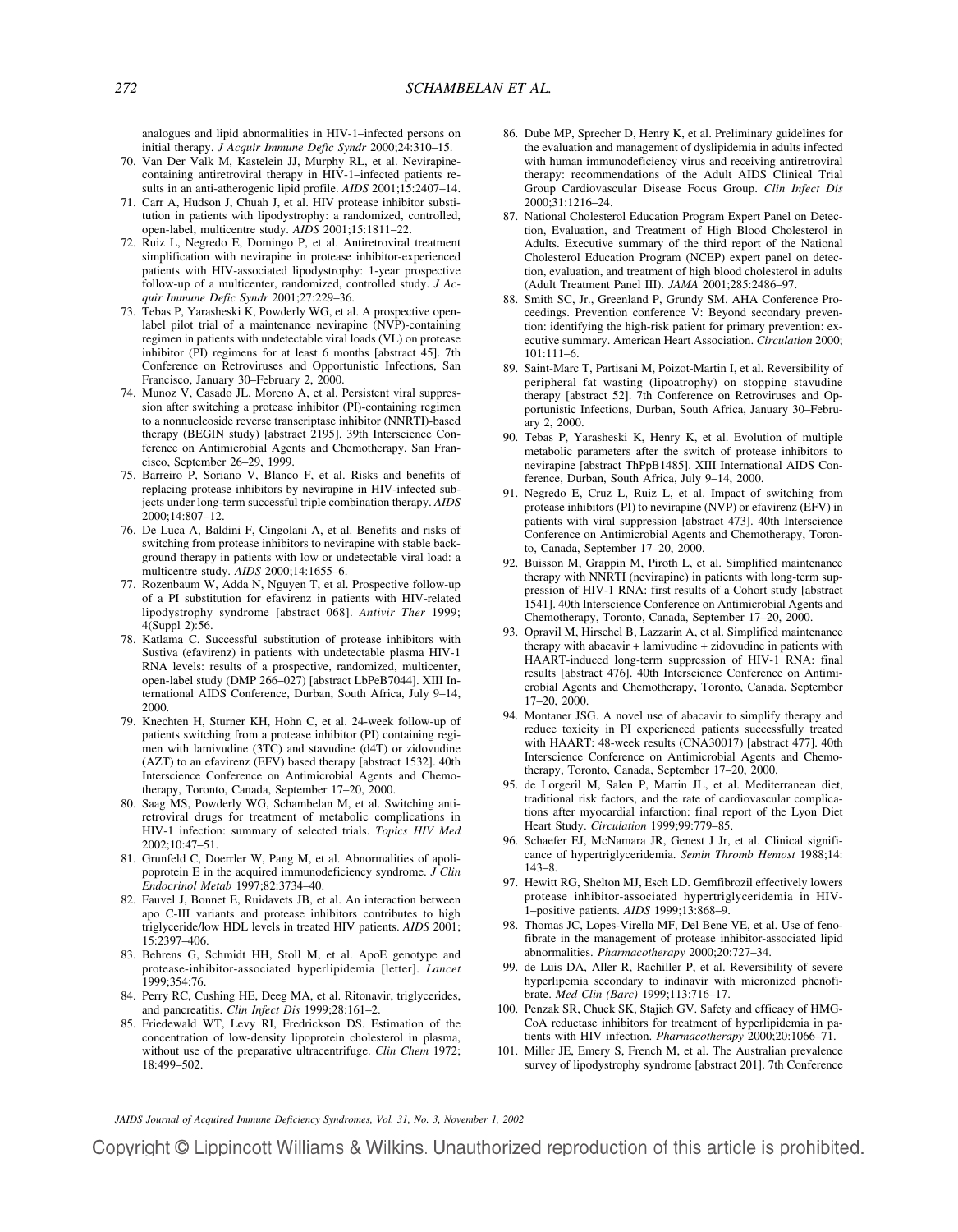on Retroviruses and Opportunistic Infections, San Francisco, CA, January 30–February 2, 2000.

- 102. Lichtenstein KA, Ward DJ, Moorman AC, et al. Clinical assessment of HIV-associated lipodystrophy in an ambulatory population. *AIDS* 2001;15:1389–98.
- 103. Bernasconi E, Boubaker K, Sudre P, et al. Metabolic side effects of antiretroviral therapy in the Swiss Cohort Study [abstract ThOrB703]. XIII International AIDS Conference, Durban, South Africa, July 9–14, 2000.
- 104. Justman J, Smit E, Danoff A, et al. Body habitus assessments in HIV-infected women: a cross-sectional study [abstract 25]. 7th Conference on Retroviruses and Opportunistic Infections, San Francisco, CA, January 30–February 2, 2000.
- 105. Gervasoni C, Ridolfo AL, Trifiro G, et al. Redistribution of body fat in HIV-infected women undergoing combined antiretroviral therapy. *AIDS* 1999;13:465–71.
- 106. Kotler DP, Rosenbaum K, Wang J, et al. Studies of body composition and fat distribution in HIV-infected and control subjects. *J Acquir Immune Defic Syndr Hum Retrovirol* 1999;20:228–37.
- 107. Engelson ES, Kotler DP, Tan Y, et al. Fat distribution in HIVinfected patients reporting truncal enlargement quantified by whole-body magnetic resonance imaging. *Am J Clin Nutr* 1999; 69:1162–9.
- 108. Saint-Marc T, Partisani M, Poizot-Martin I, et al. A syndrome of peripheral fat wasting (lipodystrophy) in patients receiving longterm nucleoside analogue therapy. *AIDS* 1999;13:1659–67.
- 109. Carr A, Miller J, Law M, et al. A syndrome of lipoatrophy, lactic acidaemia and liver dysfunction associated with HIV nucleoside analogue therapy: contribution to protease inhibitor-related lipodystrophy syndrome. *AIDS* 2000;14:F25–F32.
- 110. Mulligan K, Tai VW, Algren H, et al. Altered fat distribution in HIV-positive men on nucleoside analog reverse transcriptase inhibitor therapy. *J Acquir Immune Defic Syndr* 2001;26:443–8.
- 111. Muurahainen N, Santos G, Kleintop M, et al. Gender differences in HIV-associated adipose redistribution syndrome: an update [abstract 26]. 7th Conference on Retroviruses and Opportunistic Infections, San Francisco, CA, January 30–February 2, 2000.
- 112. Raghavan S, Aidary AH, Lester K, et al. Gender differences in prevalence of body habitus changes and metabolic complications in HIV+ African American and Latino individuals from Harlem [abstract 27]. 7th Conference on Retroviruses and Opportunistic Infections, San Francisco, CA, January 30–February 2, 2000.
- 113. Saves M, Raffi F, Capeau J, et al. Factors related to the presence of fat redistribution in HIV-infected patients treated with protease inhibitor-containing regimens, APROCO cohort, 1999 [abstract 14]. 7th Conference on Retroviruses and Opportunistic Infections, San Francisco, CA, January 30–February 2, 2000.
- 114. Wanke C, Jacobsen D, Knox T, et al. Prevalence of fat deposition and fat atrophy in a cohort of HIV-infected men and women [abstract 24]. 7th Conference on Retroviruses and Opportunistic Infections, San Francisco, CA, January 30–February 2, 2000.
- 115. Arpadi SM, Cuff PA, Horlick M, et al. Lipodystrophy in HIVinfected children is associated with high viral load and low CD4+ lymphocyte count and CD4+ lymphocyte percentage at baseline and use of protease inhibitors and stavudine. *J Acquir Immune Defic Syndr* 2001;27:30–4.
- 116. Brinkman K, Smeitink JA, Romijn JA, et al. Mitochondrial toxicity induced by nucleoside-analogue reverse-transcriptase inhibitors is a key factor in the pathogenesis of antiretroviral therapyrelated lipodystrophy. *Lancet* 1999;354:1112–15.
- 117. Kakuda TN, Brundage RC, Anderson PL, et al. Nucleoside reverse transcriptase inhibitor-induced mitochondrial toxicity as an etiology for lipodystrophy [letter]. *AIDS* 1999;13:2311–12.
- 118. Mitsiopoulos N, Baumgartner RN, Heymsfield SB, et al. Cadaver validation of skeletal muscle measurement by magnetic resonance imaging and computerized tomography. *J Appl Physiol* 1998;85:115–22.
- 119. Seidell JC, Bakker CJ, van der Kooy K. Imaging techniques for measuring adipose-tissue distribution: a comparison between

computed tomography and 1.5-T magnetic resonance. *Am J Clin Nutr* 1990;51:953–7.

- 120. Schoen RE, Thaete FL, Sankey SS, et al. Sagittal diameter in comparison with single slice CT as a predictor of total visceral adipose tissue volume. *Int J Obes Relat Metab Disord* 1998;22: 338–42.
- 121. Grinspoon S, Corcoran C, Miller K, et al. Body composition and endocrine function in women with acquired immunodeficiency syndrome wasting [published erratum appears in *J Clin Endocrinol Metab* 1997 Oct;82:3360]. *J Clin Endocrinol Metab* 1997;82: 1332–7.
- 122. Kotler DP, Thea DM, Heo M, et al. Relative influences of sex, race, environment, and HIV infection on body composition in adults. *Am J Clin Nutr* 1999;69:432–9.
- 123. Larsson B, Svardsudd K, Welin L, et al. Abdominal adipose tissue distribution, obesity, and risk of cardiovascular disease and death: 13-year follow-up of participants in the study of men born in 1913. *Br Med J (Clin Res Ed)* 1984;288:1401–4.
- 124. Busetto L, Baggio MB, Zurlo F, et al. Assessment of abdominal fat distribution in obese patients: anthropometry versus computerized tomography. *Int J Obes Relat Metab Disord* 1992;16: 731–6.
- 125. Zamboni M, Armellini F, Milani MP, et al. Evaluation of regional body fat distribution: comparison between W/H ratio and computed tomography in obese women. *J Intern Med* 1992;232: 341–7.
- 126. Rankinen T, Kim SY, Perusse L, et al. The prediction of abdominal visceral fat level from body composition and anthropometry: ROC analysis. *Int J Obes Relat Metab Disord* 1999;23:801–9.
- 127. Keller C, Chintapalli K, Lancaster J. Correlation of anthropometry with CT in Mexican-American women. *Res Nurs Health* 1999;22:145–53.
- 128. Zamboni M, Turcato E, Armellini F, et al. Sagittal abdominal diameter as a practical predictor of visceral fat. *Int J Obes Relat Metab Disord* 1998;22:655–60.
- 129. Lemieux S, Prud'homme D, Bouchard C, et al. A single threshold value of waist girth identifies normal-weight and overweight subjects with excess visceral adipose tissue. *Am J Clin Nutr* 1996; 64:685–93.
- 130. Pouliot MC, Despres JP, Lemieux S, et al. Waist circumference and abdominal sagittal diameter: best simple anthropometric indexes of abdominal visceral adipose tissue accumulation and related cardiovascular risk in men and women. *Am J Cardiol* 1994; 73:460–8.
- 131. van der Kooy K, Leenen R, Seidell JC, et al. Abdominal diameters as indicators of visceral fat: comparison between magnetic resonance imaging and anthropometry. *Br J Nutr* 1993;70:47–58.
- 132. Macallan D, Hodgetts V, Cotton J. Conventional anthropometric measures are poor reflectors of clinical lipodystrophy [abstract 4246]. XIII International AIDS Conference, Durban, South Africa, July 9–14, 2000.
- 133. Sidney S, Lewis CE, Hill JO, et al. Association of total and central adiposity measures with fasting insulin in a biracial population of young adults with normal glucose tolerance: the CAR-DIA study. *Obes Res* 1999;7:265–72.
- 134. Martinez E, Bianchi L, Garcia-Viejo MA, et al. Sonographic assessment of regional fat in HIV-1–infected people. *Lancet* 2000;356:1412–13.
- 135. Carr A, Workman C, Smith DE, et al. Abacavir substitution for nucleoside analogs in patients with HIV lipoatrophy: a randomized trial. *JAMA* 2002;288:207–15.
- 136. John M, James I, Mckinnon E, et al. A randomized, controlled, open-label study of revision of antiretroviral regimens containing stavudine (d4T) and/or a protease inhibitor (PI) to zidovudine (ZDV)/lamivudine (3TC)/abacavir (ABC) to prevent or reverse lipoatrophy: 48-week data [abstract 700-T]. 9th Conference on Retroviruses and Opportunistic Infections, Seattle, WA, February 24–28, 2002.
- 137. McComsey G, Lonergan T, Fisher R, et al. Improvements in

*JAIDS Journal of Acquired Immune Deficiency Syndromes, Vol. 31, No. 3, November 1, 2002*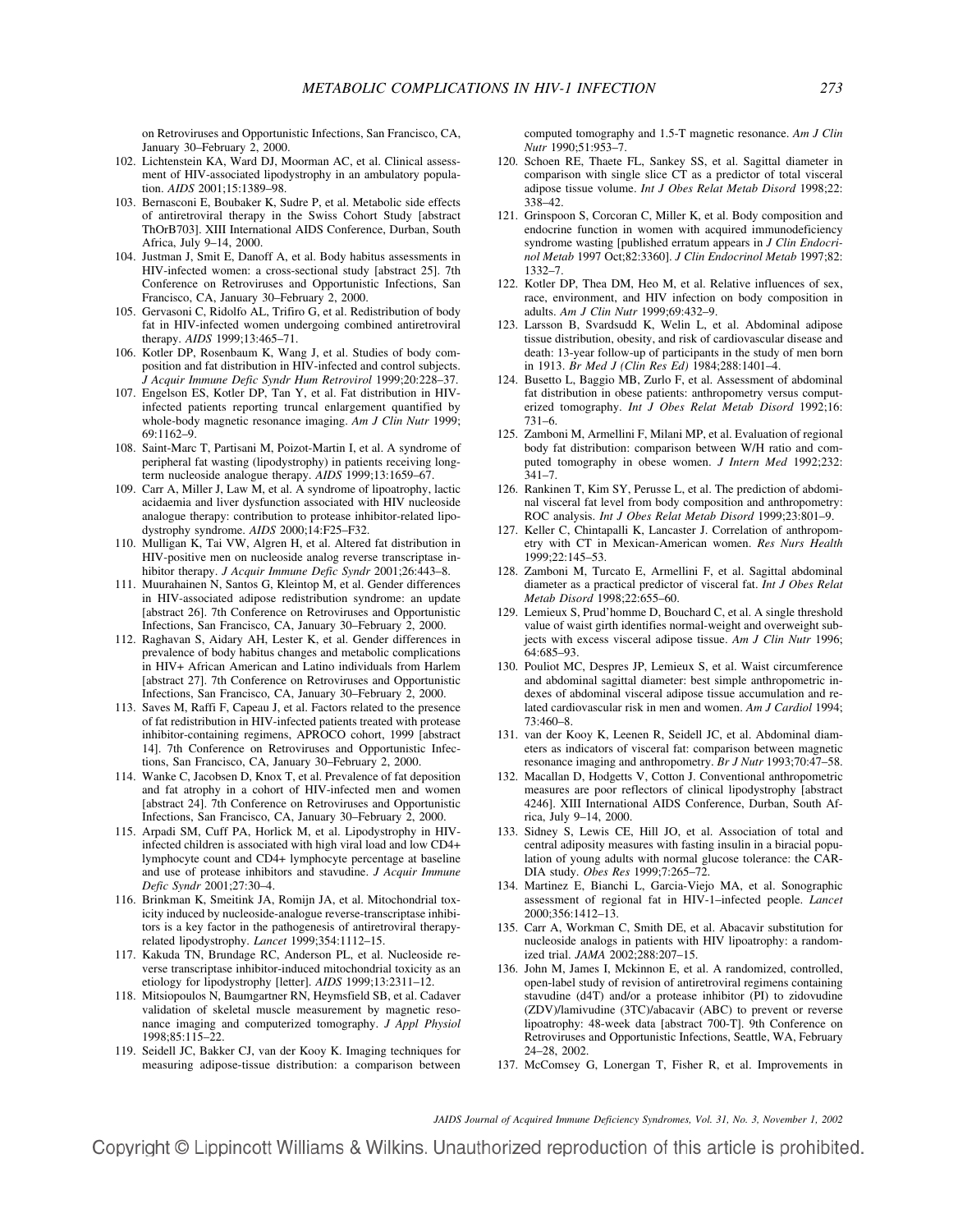lipoatrophy (LA) are observed after 24 weeks when stavudine (d4T) is replaced by either abacavir (ABC) to zidovudine (ZDV) [abstract 701-T]. 9th Conference on Retroviruses and Opportunistic Infections, Seattle, WA, February 24–28, 2002.

- 138. Smith D, Carr A, Law M, et al. A randomised trial of thymidine analogue withdrawal in lipoatrophic HIV patients, virologically controlled on protease sparing therapy-the PIILR extension study [abstract 96]. First International AIDS Society Conference on HIV Pathogenesis and Treatment, Buenos Aires, Argentina, July 8–11, 2001.
- 139. Smith BA, Neidig JL, Nickel JT, et al. Aerobic exercise: effects on parameters related to fatigue, dyspnea, weight and body composition in HIV-infected adults. *AIDS* 2001;15:693–701.
- 140. Roubenoff R, McDermott A, Weiss L, et al. Short-term progressive resistance training increases strength and lean body mass in adults infected with human immunodeficiency virus. *AIDS* 1999; 13:231–9.
- 141. Roubenoff R, Weiss L, McDermott A, et al. A pilot study of exercise training to reduce trunk fat in adults with HIV-associated fat redistribution. *AIDS* 1999;13:1373–5.
- 142. Yarasheski KE, Tebas P, Stanerson B, et al. Resistance exercise training reduces hypertriglyceridemia in HIV-infected men treated with antiviral therapy. *J Appl Physiol* 2001;90:133–8.
- 143. Bhasin S, Storer TW, Javanbakht M, et al. Testosterone replacement and resistance exercise in HIV-infected men with weight loss and low testosterone levels. *JAMA* 2000;283:763–70.
- 144. Rigsby LW, Dishman RK, Jackson AW, et al. Effects of exercise training on men seropositive for the human immunodeficiency virus-1. *Med Sci Sports Exerc* 1992;24:6–12.
- 145. Roubenoff R, Skolnik PR, Shevitz A, et al. Effect of a single bout of acute exercise on plasma human immunodeficiency virus RNA levels. *J Appl Physiol* 1999;86:1197–1201.
- 146. Kotler DP, Tierney AR, Wang J, et al. Magnitude of body-cellmass depletion and the timing of death from wasting in AIDS. *Am J Clin Nutr* 1989;50:444–7.
- 147. Suttmann U, Ockenga J, Selberg O, et al. Incidence and prognostic value of malnutrition and wasting in human immunodeficiency virus-infected patients. *J Acquir Immune Defic Syndr Hum Retrovirol* 1995;8:239–46.
- 148. Ott M, Fischer H. Bioelectrical impedance analysis as a predictor of survival in patients with HIV infection. *J Acquir Immune Defic Syndr Hum Retrovirol* 1995;9:20–5.
- 149. Wanke C, Gerrior J, Kantaros J, et al. Recombinant human growth hormone improves the fat redistribution syndrome (lipodystrophy) in patients with HIV. *AIDS* 1999;13:2099–103.
- 150. Mauss S, Wolf E, Jaeger H. Reversal of protease inhibitor-related visceral abdominal fat accumulation with recombinant human growth hormone [letter]. *Ann Intern Med* 1999;131:313–14
- 151. Torres R, Unger K. The effect of recombinant human growth hormone on protease-inhibitor-associated fat maldistribution syndrome [abstract 675]. 6th Conference on Retroviruses and Opportunistic Infections, Chicago, IL, January 31–February 4, 1999.
- 152. Kotler DP, Thompson M, Grunfeld C, et al. Growth hormone (Serostim®) effectively reduces visceral adipose tissue (VAT) accumulation and non-HDL cholesterol [abstract LbOr18]. 14th International AIDS Conference, Barcelona, Spain, July 7–12, 2002.
- 153. Engelson ES, Glesby MJ, Mendez D, et al. Effect of recombinant human growth hormone in the treatment of visceral fat accumulation in HIV infection. *J Acquir Immune Defic Syndr* 2002;30: 379–91.
- 154. Lo JC, Mulligan K, Noor M, et al. The effects of recombinant human growth hormone on glucose metabolism and body composition in HIV-positive subjects with fat accumulation syndromes. *J Clin Endocrinol Metab* 2001;86:3480–7.
- 155. Schwarz JM, Mulligan K, Lee J, et al. Effects of recombinant human growth hormone on hepatic lipid and carbohydrate metabolism in HIV-infected patients with fat accumulation. *J Clin Endocrinol.Metab* 2002;87:942.
- 156. Rietschel P, Hadigan C, Corcoran C, et al. Assessment of growth hormone dynamics in human immunodeficiency virus-related lipodystrophy. *J Clin Endocrinol Metab* 2001;86:504–10.
- 157. Marin P, Arver S. Androgens and abdominal obesity. *Baillieres Clin Endocrinol Metab* 1998;12:441–51.
- 158. Haffner SM, Valdez RA, Mykkanen L, Stern MP, Katz MS. Decreased testosterone and dehydroepiandrosterone sulfate concentrations are associated with increased insulin and glucose concentrations in nondiabetic men. *Metabolism* 1994;43:599–603.
- 159. Phillips GB. Relationship between serum sex hormones and the glucose-insulin-lipid defect in men with obesity. *Metabolism* 1993;42:116–120.
- 160. Hadigan C, Corcoran C, Stanley T, et al. Fasting hyperinsulinemia in human immunodeficiency virus-infected men: relationship to body composition, gonadal function and protease inhibitor use. *J Clin Endocrinol Metab* 2000;85:35–41.
- 161. Rebuffe-Scrive M, Marin P, Bjorntorp P. Effect of testosterone on abdominal adipose tissue in men. *Int J Obes* 1991;15:791–5.
- 162. Marin P, Holmang S, Jonsson L, et al. The effects of testosterone treatment on body composition and metabolism in middle-aged obese men. *Int J Obes Relat Metab Disord* 1992;16:991–7.
- 163. Marin P, Krotkiewski M, Bjorntorp P. Androgen treatment of middle-aged, obese men: effects on metabolism, muscle and adipose tissues. *Eur J Med* 1992;1:329–36.
- 164. Lovejoy JC, Bray GA, Greeson CS, et al. Oral anabolic steroid treatment, but not parenteral androgen treatment, decreases abdominal fat in obese, older men. *Int J Obes Relat Metab Disord* 1995;19:614–24.
- 165. Mori Y, Murakawa Y, Okada K, et al. Effect of troglitazone on body fat distribution in type 2 diabetic patients. *Diabetes Care* 1999;22:908–12.
- 166. Kelly IE, Han TS, Walsh K, et al. Effects of a thiazolidinedione compound on body fat and fat distribution of patients with type 2 diabetes. *Diabetes Care* 1999;22:288–93.
- 167. Sutinen J, Hakkinen AM, Westerbacka J, et al. Rosiglitazone in the treatment of HAART associated lipodystrophy (HAL): a randomised, double-blind, placebo-controlled study [abstract LB13]. 9th Conference on Retroviruses and Opportunistic Infections, Seattle, WA, February 24–28, 2002.
- 168. Calmy A, Hirschel B, Karsegaard L, et al. A pilot study for the use of pioglitazone in the treatment of highly active antiretroviral therapy lipodystrophy syndromes. *Antivir Ther* 2001;6(Suppl 4):32.
- 169. Hadigan C, Meigs JB, Rabe J, et al. Increased PAI-1 and tPA antigen levels are reduced with metformin therapy in HIVinfected patients with fat redistribution and insulin resistance. *J Clin Endocrinol Metab* 2001;86:939–43.
- 170. Mizock BA, Falk JL. Lactic acidosis in critical illness. *Crit Care Med* 1992;20:80–93.
- 171. Bissuel F, Bruneel F, Habersetzer F, et al. Fulminant hepatitis with severe lactate acidosis in HIV-infected patients on didanosine therapy. *J Intern Med* 1994;235:367–71.
- 172. Fortgang IS, Belitsos PC, Chaisson RE, et al. Hepatomegaly and steatosis in HIV-infected patients receiving nucleoside analog antiretroviral therapy. *Am J Gastroenterol* 1995;90:1433–6.
- 173. Freiman JP, Helfert KE, Hamrell MR, et al. Hepatomegaly with severe steatosis in HIV-seropositive patients. *AIDS* 1993;7: 379–85.
- 174. Lenzo NP, Garas BA, French MA. Hepatic steatosis and lactic acidosis associated with stavudine treatment in an HIV patient: a case report [letter]. *AIDS* 1997;11:1294–6.
- 175. Mokrzycki MH, Harris C, May H, et al. Lactic acidosis associated with stavudine administration: a report of five cases. *Clin Infect Dis* 2000;30:198–200.
- 176. Boubaker K, Flepp M, Sudre P, et al. Hyperlactatemia and antiretroviral therapy: the Swiss HIV Cohort Study. *Clin Infect Dis* 2001;33:1931–7.
- 177. Gerard Y, Maulin L, Yazdanpanah Y, et al. Symptomatic hyper-

*JAIDS Journal of Acquired Immune Deficiency Syndromes, Vol. 31, No. 3, November 1, 2002*